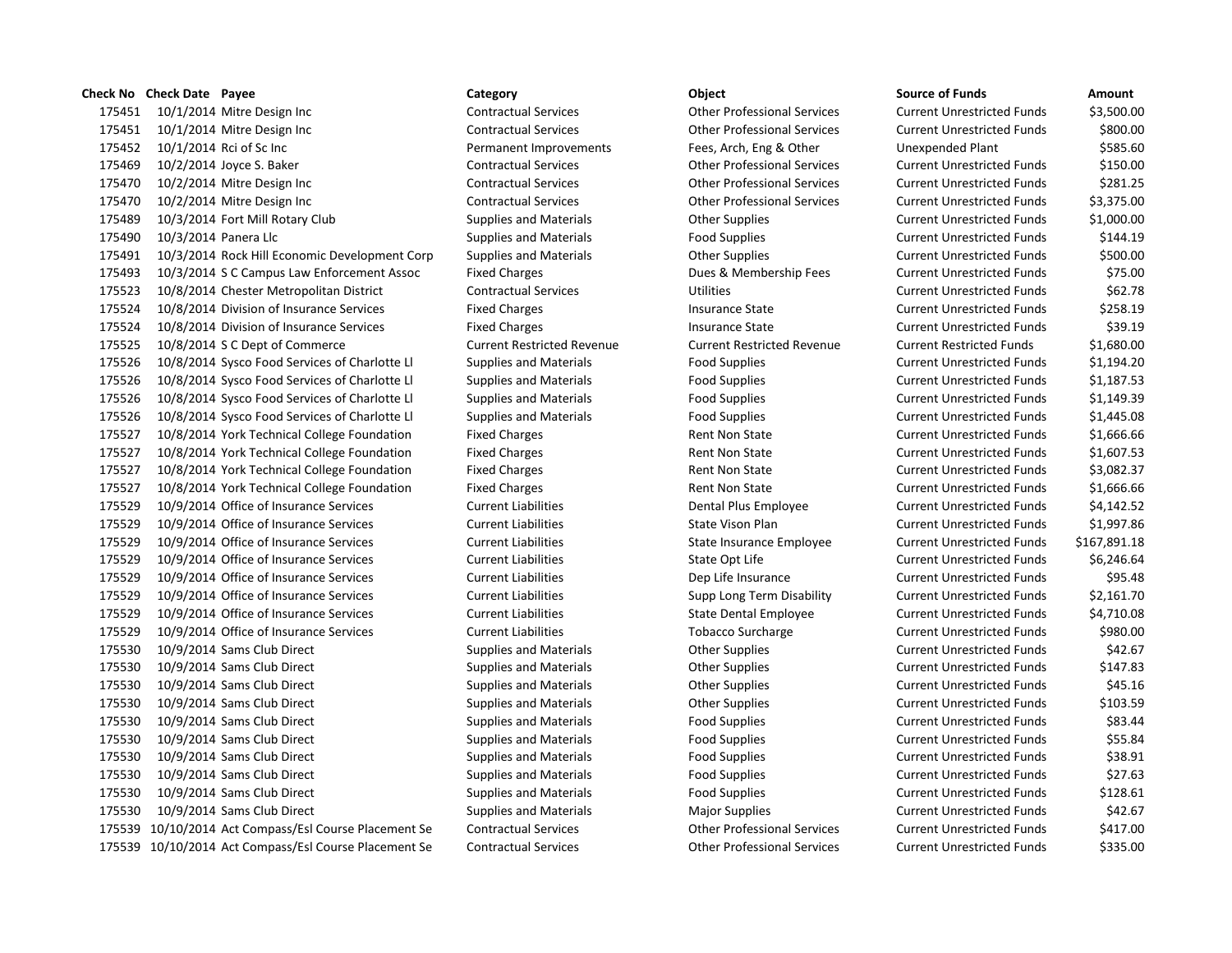# **Check No Check Date Payee Category Object Source of Funds Amount**

175540 10/10/2014 Ameripride Services Inc Supplies and Materials Major Supplies Magnet Current Current Current Cu 175541 10/10/2014 B and H Photo Video **Equipment** Equipment Non Capitalized Equipment Cu 175542 10/10/2014 Baker and Taylor **Library Books, Maps & Film** Current Library Books, Maps & Film Cu 175542 10/10/2014 Baker and Taylor **Library Books, Maps & Film** Current Library Books, Maps & Film Cu 175542 10/10/2014 Baker and Taylor **Example 2018** Equipment Library Books, Maps & Film Current Current Current An 175542 10/10/2014 Baker and Taylor **Library Books, Maps & Film** Current Library Books, Maps & Film Cu 175543 10/10/2014 C C Dickson Current Current Contractual Services General Repair Current Unrestricted Funds \$1 175543 10/10/2014 C C Dickson Current Current Contractual Services General Repair Current Unrestricted Funds \$ 175544 10/10/2014 Canon Solutions America Inc Supplies and Materials Photocopy Supplies Current Current Current Cu 175544 10/10/2014 Canon Solutions America Inc Fixed Charges Fixed Charges Rental Other Current Current Current Cu 175544 10/10/2014 Canon Solutions America Inc Fixed Charges Leased To Own Equip Current Current Current Current Cu 175544 10/10/2014 Canon Solutions America Inc Fixed Charges Leased To Own Equip Current Current Current Current Cu 175544 10/10/2014 Canon Solutions America Inc Fixed Charges Leased To Own Equip Current Current Current Current Cu 175544 10/10/2014 Canon Solutions America Inc Fixed Charges Leased To Own Equip Current Current Current Current Cu 175544 10/10/2014 Canon Solutions America Inc Fixed Charges Leased To Own Equip Current Current Current Current Cu 175544 10/10/2014 Canon Solutions America Inc Fixed Charges Leased To Own Equip Current Current Current Current Cu 175544 10/10/2014 Canon Solutions America Inc Supplies and Materials Photocopy Supplies Current Current Current Cu 175545 10/10/2014 City of Rock Hill Supplies and Materials Fuel Fuel Fuel Current Current Current Cu 175545 10/10/2014 City of Rock Hill Supplies and Materials Fuel Fuel Fuel Current Current Current Cu 175546 10/10/2014 Comer Equipment Co. Contractual Services General Repair Current Unrestricted Funds \$250.000 175546 10/10/2014 Comer Equipment Co. Contractual Services General Repair Current Unrestricted Funds \$103.899 175546 10/10/2014 Comer Equipment Co. Contractual Services General Repair Current Unrestricted Funds \$6.1991 Cu 175547 10/10/2014 Cox's Rock Hill Inc Contractual Services Other Professional Services Cu 175548 10/10/2014 Dade Paper and Bag Co Supplies and Materials Janitorial Supplies Current Current Current Current Current Current Current Current Current Current Current Current Current Current Current Current Current Cur 175549 10/10/2014 Data Network Solutions Inc Supplies and Materials Major Supplies Magnet Current Cu 175549 10/10/2014 Data Network Solutions Inc Supplies and Materials Major Supplies Magnet Current Cu 175549 10/10/2014 Data Network Solutions Inc Supplies and Materials Major Supplies Magnet Current Cu 175549 10/10/2014 Data Network Solutions Inc Supplies and Materials Major Supplies Magnet Current Cu 175549 10/10/2014 Data Network Solutions Inc Supplies and Materials Major Supplies Magnet Current Cu 175550 10/10/2014 Dawa Inc **Permanent Improvements** Other Permanent Imp 175550 10/10/2014 Dawa Inc Contractual Services Current Current Other Professional Services Current Current Cu 175551 10/10/2014 Dell Computer Corporation Equipment Equipment Non Capitalized Equipment Cu 175552 10/10/2014 Ebsco Subscription Services Equipment Library Books, Maps & Film Current Current Accounts \$3 175553 10/10/2014 Education to Go Contractual Services Other Professional Services Current Unrestricted Funds \$6 175553 10/10/2014 Education to Go Contractual Services Current Current Current Current Current Current Current Cu 175553 10/10/2014 Education to Go Contractual Services Other Professional Services Current Unrestricted Funds \$845.000 175553 10/10/2014 Education to Go Contractual Services Other Professional Services Current Unrestricted Funds \$2 175553 10/10/2014 Education to Go Contractual Services Other Professional Services Current Unrestricted Funds \$6 175553 10/10/2014 Education to Go Contractual Services Other Professional Services Current Unrestricted Funds \$2.255 175553 10/10/2014 Education to Go Contractual Services Other Professional Services Cu 175553 10/10/2014 Education to Go Contractual Services Other Professional Services Current Unrestricted Funds \$1,365.00 175554 10/10/2014 Elevator Inspection Llc Contractual Services Current Current Other Professional Services Cu

| ource of Funds            | Amount     |
|---------------------------|------------|
| urrent Unrestricted Funds | \$174.32   |
| urrent Restricted Funds   | \$2,379.64 |
| urrent Unrestricted Funds | \$142.74   |
| urrent Unrestricted Funds | \$57.02    |
| urrent Unrestricted Funds | \$45.93    |
| urrent Unrestricted Funds | \$16.34    |
| urrent Unrestricted Funds | \$180.26   |
| urrent Unrestricted Funds | \$55.26    |
| urrent Unrestricted Funds | \$117.98   |
| urrent Unrestricted Funds | \$17.12    |
| urrent Unrestricted Funds | \$84.59    |
| urrent Unrestricted Funds | \$1,058.14 |
| urrent Unrestricted Funds | \$1,279.93 |
| urrent Unrestricted Funds | \$57.84    |
| urrent Unrestricted Funds | \$66.75    |
| urrent Unrestricted Funds | \$244.58   |
| urrent Unrestricted Funds | \$11.22    |
| urrent Unrestricted Funds | \$1,311.12 |
| urrent Unrestricted Funds | \$1,348.00 |
| urrent Unrestricted Funds | \$255.00   |
| urrent Unrestricted Funds | \$103.89   |
| urrent Unrestricted Funds | \$5.19     |
| urrent Unrestricted Funds | \$1,100.00 |
| urrent Unrestricted Funds | \$3,465.41 |
| urrent Unrestricted Funds | \$3,600.00 |
| urrent Unrestricted Funds | \$545.22   |
| urrent Unrestricted Funds | \$425.88   |
| urrent Unrestricted Funds | \$114.08   |
| urrent Unrestricted Funds | (50.01     |
| nexpended Plant           | \$4,781.75 |
| urrent Unrestricted Funds | \$2,080.00 |
| urrent Unrestricted Funds | \$2,769.98 |
| urrent Unrestricted Funds | \$31.17    |
| urrent Unrestricted Funds | \$65.00    |
| urrent Unrestricted Funds | \$2.25     |
| urrent Unrestricted Funds | \$845.00   |
| urrent Unrestricted Funds | \$29.25    |
| urrent Unrestricted Funds | \$65.00    |
| urrent Unrestricted Funds | \$2.25     |
| urrent Unrestricted Funds | \$47.25    |
| urrent Unrestricted Funds | \$1,365.00 |
| urrent Unrestricted Funds | \$450.00   |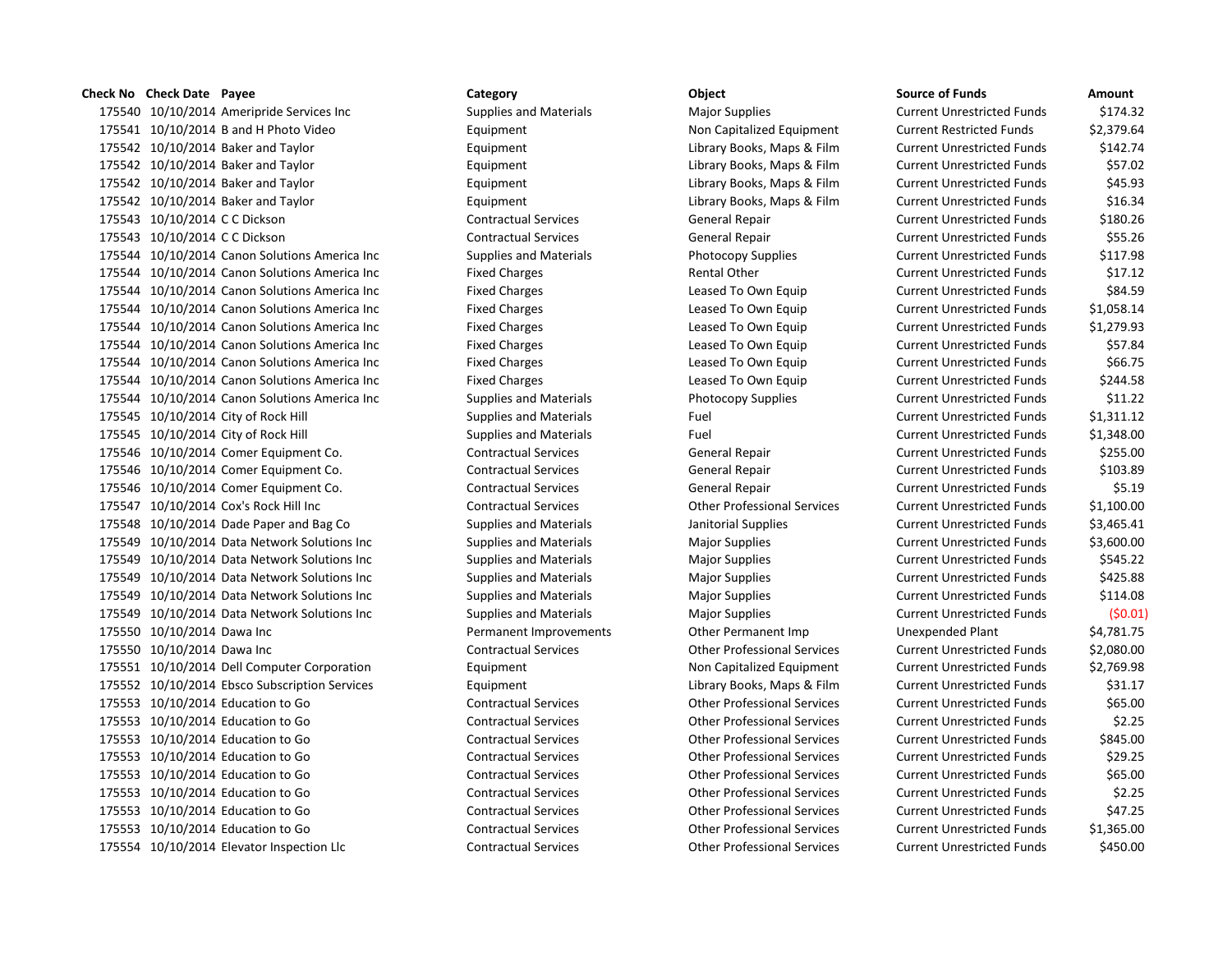10/10/2014 Ellucian Inc Contractual Services Other Professional Services Current Unrestricted Funds \$105.00 10/10/2014 Ellucian Inc Contractual Services Other Professional Services Current Unrestricted Funds \$10,290.00 10/10/2014 Ellucian Inc Contractual Services Other Professional Services Current Unrestricted Funds \$2,205.00 10/10/2014 ESP Associates PA Permanent Improvements Fees, Arch, Eng & Other Unexpended Plant \$1,154.50 10/10/2014 ESP Associates PA Permanent Improvements Reimbursables Unexpended Plant \$46.46 10/10/2014 Gala Affairs Party Rentals Contractual Services Other Contractual Services Current Unrestricted Funds \$492.20 10/10/2014 Galls, an Aramark Company Supplies and Materials Clothing Supplies Current Unrestricted Funds \$75.12 10/10/2014 Galls, an Aramark Company Supplies and Materials Clothing Supplies Current Unrestricted Funds \$1,774.33 175558 10/10/2014 Galls, an Aramark Company Supplies and Materials Clothing Supplies Current Unrestricted Funds \$618.42 175558 10/10/2014 Galls, an Aramark Company Supplies and Materials Clothing Supplies Current Unrestricted Funds \$575.00 175559 10/10/2014 Gateway Supply Company Contractual Services General Repair Current Unrestricted Funds \$249.26 10/10/2014 Gatlin Education Service Contractual Services Other Professional Services Current Unrestricted Funds \$1,595.00 10/10/2014 Graybar Electric Co Contractual Services General Repair Current Unrestricted Funds \$42.79 10/10/2014 Graybar Electric Co Contractual Services General Repair Current Unrestricted Funds \$54.73 10/10/2014 Graybar Electric Co Contractual Services General Repair Current Unrestricted Funds \$92.78 10/10/2014 Graybar Electric Co Contractual Services General Repair Current Unrestricted Funds \$96.28 10/10/2014 Graybar Electric Co Contractual Services General Repair Current Unrestricted Funds \$416.02 10/10/2014 Graybar Electric Co Contractual Services General Repair Current Unrestricted Funds \$27.72 10/10/2014 Greens Commercial Cleaning, Inc. Contractual Services Other Contractual Services Current Unrestricted Funds \$1,775.60 10/10/2014 Honey Baked Ham Company Supplies and Materials Food Supplies Current Unrestricted Funds \$101.47 10/10/2014 Honey Baked Ham Company Supplies and Materials Food Supplies Current Unrestricted Funds \$465.75 10/10/2014 Honey Baked Ham Company Supplies and Materials Food Supplies Current Unrestricted Funds \$18.45 10/10/2014 Howard's General Contracting LLC Contractual Services Other Professional Services Current Unrestricted Funds \$4,200.00 10/10/2014 Interstate Supply Company Inc Supplies and Materials Janitorial Supplies Current Unrestricted Funds \$687.90 10/10/2014 Jacksons Kitchen Supplies and Materials Food Supplies Current Unrestricted Funds \$3,510.00 10/10/2014 Keck and Wood, Inc Permanent Improvements Fees, Arch, Eng & Other Master Plan \$1,150.00 10/10/2014 Keck and Wood, Inc Permanent Improvements Fees, Arch, Eng & Other Master Plan \$470.00 175567 10/10/2014 Keck and Wood, Inc **Permanent Improvements** Reimbursables Master Plan 3500.00 10/10/2014 Kone Inc. 6082 Contractual Services Other Contractual Services Current Unrestricted Funds \$440.00 10/10/2014 Merus Refreshment Services Inc Supplies and Materials Food Supplies Current Unrestricted Funds \$272.21 10/10/2014 Mid-Carolina Ahec, Inc. Contractual Services Other Professional Services Current Unrestricted Funds \$48.00 10/10/2014 Mid-Carolina Ahec, Inc. Contractual Services Other Professional Services Current Unrestricted Funds \$104.00 10/10/2014 Mid-Carolina Ahec, Inc. Contractual Services Other Professional Services Current Unrestricted Funds \$40.00 10/10/2014 Mitre Design Inc Contractual Services Other Professional Services Current Unrestricted Funds \$6,800.00 10/10/2014 Mitre Design Inc Contractual Services Other Professional Services Current Unrestricted Funds \$600.00 10/10/2014 Oclc Net Library #774418 Equipment Library Books, Maps & Film Current Unrestricted Funds \$4,887.77 10/10/2014 Oclc Net Library #774418 Equipment Library Books, Maps & Film Current Unrestricted Funds (\$58.12) 10/10/2014 Oclc Net Library #774418 Equipment Library Books, Maps & Film Current Unrestricted Funds (\$8.42) 10/10/2014 Oclc Net Library #774418 Equipment Library Books, Maps & Film Current Unrestricted Funds (\$24.00) 10/10/2014 Oclc Net Library #774418 Equipment Library Books, Maps & Film Current Unrestricted Funds (\$24.57) 10/10/2014 Ontario Investments Inc. Fixed Charges Leased To Own Equip Current Unrestricted Funds \$189.80 10/10/2014 Ontario Investments Inc. Fixed Charges Leased To Own Equip Current Unrestricted Funds \$196.64

**Check No Check Date Payee Category Object Source of Funds Amount**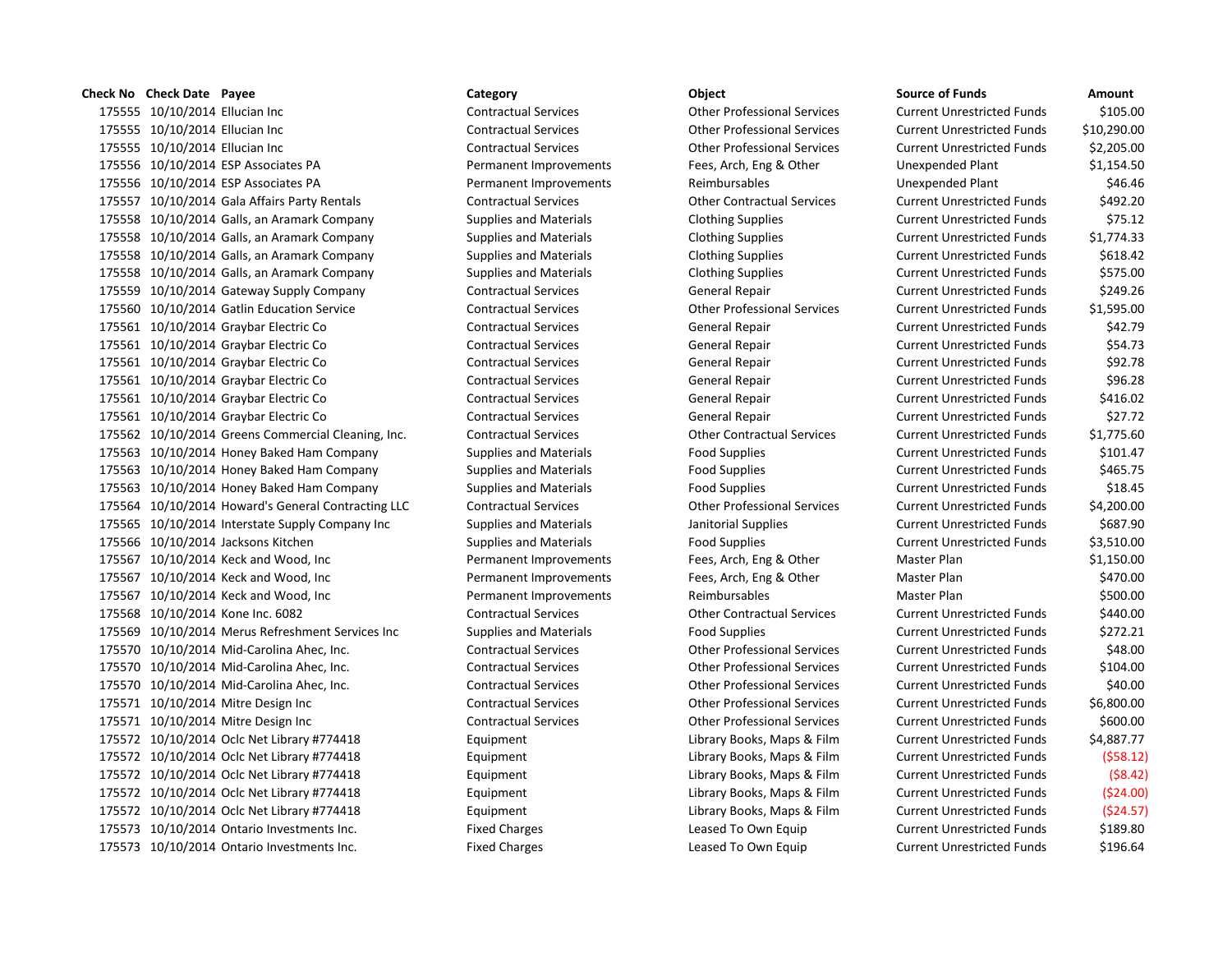175574 10/10/2014 Ontario Investments, Inc. Fixed Charges Leased To Own Equip 175575 10/10/2014 Panera Llc Supplies and Materials Food Supplies Current Engines Current Unrestricted Funds & 175575 10/10/2014 Panera Llc Supplies and Materials Food Supplies Current Engines Current Unrestricted Funds & 175575 10/10/2014 Panera Llc Supplies and Materials Food Supplies Current Engines Current Unrestricted Funds & 175575 10/10/2014 Panera Llc Supplies and Materials Food Supplies Current Publishing Funds & Food Supplies 175576 10/10/2014 Paskill Stapleton & Lord Contractual Services Education & Training Serv 175577 10/10/2014 P B Appleton Customer Care Serv Supplies and Materials Postage 175578 10/10/2014 Porter Paints **Contractual Services** General Repair Contractual Services 175578 10/10/2014 Porter Paints **CONTRACTER CONTRACTER CONTRACTER SERVICES** General Repair 175579 10/10/2014 Quick Fuel Supplies and Materials Fuel Current Unrestricted Funds \$1,586.56 175580 10/10/2014 Saf Technologies Inc Contractual Services Current Current Current Unrestricted Funds \$151.00 175581 10/10/2014 Screening for Mental Health Inc Contractual Services Current Current Professional Services 175582 10/10/2014 Sign Techniques Contractual Services Other Professional Services 175583 10/10/2014 Snipes Supplies Supplies and Materials Janitorial Supplies in the Unrestricted Funds & Supplies and Materials 175584 10/10/2014 Sourceone Healthcare Supplies and Materials Medical & Lab Supplies and Materials 175585 10/10/2014 Southern Builders of York County In Permanent Improvements Renov of Build & Add 175586 10/10/2014 Staffmark Contractual Services Contractual Services Current Current Unrestricted Funds \$500 175586 10/10/2014 Staffmark Contractual Services Contractual Services Current Professional Services 175586 10/10/2014 Staffmark Contractual Services Contractual Services Current Unrestricted Funds & 1,456.31 175586 10/10/2014 Staffmark Contractual Services Contractual Services Current Actual Services 175586 10/10/2014 Staffmark Contractual Services Contractual Services Current Current Unrestricted Services 175586 10/10/2014 Staffmark Contractual Services Contractual Services Other Contractual Services 175586 10/10/2014 Staffmark Contractual Services Contractual Services Other Contractual Services 175586 10/10/2014 Staffmark Contractual Services Contractual Services Current Current Unrestricted Funds & 25 175586 10/10/2014 Staffmark Contractual Services Contractual Services Current Current Unrestricted Funds \$257.800 175587 10/10/2014 Strategic Resource Connection Contractual Services Current Contractual Services Current Professional Services 175587 10/10/2014 Strategic Resource Connection Contractual Services Other Professional Services Current Unrestricted Funds \$2,000.00 175588 10/10/2014 Tom's Auto Painting & Body Shop, In Contractual Services General Repair 175588 10/10/2014 Tom's Auto Painting & Body Shop, In Contractual Services General Repair 175588 10/10/2014 Tom's Auto Painting & Body Shop, In Contractual Services General Repair 175588 10/10/2014 Tom's Auto Painting & Body Shop, In Contractual Services General Repair 175588 10/10/2014 Tom's Auto Painting & Body Shop, In Contractual Services General Repair 175589 10/10/2014 United Air Filter Company Contractual Services General Repair 175590 10/10/2014 Valley Proteins, Inc Contractual Services Current Current Current Current Unrestricted Funds 175591 10/10/2014 Vic Bailey Ford **Equipment** Equipment Motor Vehicle 175591 10/10/2014 Vic Bailey Ford **Equipment** Equipment Motor Vehicle 175591 10/10/2014 Vic Bailey Ford **Equipment** Equipment Motor Vehicle 175592 10/10/2014 West Group **Equipment** Equipment Library Books, Maps & Film 175592 10/10/2014 West Group **Equipment** Equipment Library Books, Maps & Film 175593 10/10/2014 Xerox Corporation **Fixed Charges** Fixed Charges Leased To Own Equip 175593 10/10/2014 Xerox Corporation Fixed Charges Fixed Charges Leased To Own Equip 175648 10/10/2014 Chester Rental Uniform Supplies and Materials Clothing Supplies Current Unrestricted Funds \$27.84

| <b>Source of Funds</b>            | Amount        |
|-----------------------------------|---------------|
| <b>Current Unrestricted Funds</b> | \$1,730.13    |
| <b>Current Unrestricted Funds</b> | \$47.94       |
| <b>Current Unrestricted Funds</b> | \$117.94      |
| <b>Current Unrestricted Funds</b> | \$45.18       |
| <b>Current Unrestricted Funds</b> | \$526.18      |
| <b>Current Unrestricted Funds</b> | \$3,900.00    |
| <b>Current Unrestricted Funds</b> | \$160.50      |
| <b>Current Unrestricted Funds</b> | \$7.21        |
| <b>Current Unrestricted Funds</b> | \$66.79       |
| <b>Current Unrestricted Funds</b> | \$1,586.56    |
| <b>Current Unrestricted Funds</b> | \$151.00      |
| <b>Current Unrestricted Funds</b> | \$550.00      |
| <b>Current Unrestricted Funds</b> | \$162.64      |
| <b>Current Unrestricted Funds</b> | \$391.88      |
| <b>Current Unrestricted Funds</b> | \$90.22       |
| <b>Unexpended Plant</b>           | \$44,872.00   |
| <b>Current Unrestricted Funds</b> | \$509.16      |
| <b>Current Unrestricted Funds</b> | \$509.16      |
| <b>Current Unrestricted Funds</b> | \$1,456.31    |
| <b>Current Unrestricted Funds</b> | \$515.60      |
| <b>Current Unrestricted Funds</b> | \$100.30      |
| <b>Current Unrestricted Funds</b> | \$115.22      |
| <b>Current Unrestricted Funds</b> | \$1,333.50    |
| <b>Current Unrestricted Funds</b> | \$257.80      |
| <b>Current Unrestricted Funds</b> | \$257.80      |
| <b>Current Unrestricted Funds</b> | \$2,000.00    |
| <b>Current Unrestricted Funds</b> | \$2,000.00    |
| <b>Current Unrestricted Funds</b> | \$75.00       |
| <b>Current Unrestricted Funds</b> | \$150.00      |
| <b>Current Unrestricted Funds</b> | \$25.00       |
| <b>Current Unrestricted Funds</b> | \$224.40      |
| <b>Current Unrestricted Funds</b> | \$18.31       |
| <b>Current Unrestricted Funds</b> | \$381.61      |
| <b>Current Unrestricted Funds</b> | \$275.00      |
| <b>County Projects</b>            | \$16,119.00   |
| <b>County Projects</b>            | \$352.00      |
| <b>County Projects</b>            | \$300.00      |
| <b>Current Unrestricted Funds</b> | \$714.64      |
| <b>Current Unrestricted Funds</b> | \$521.26      |
| <b>Current Unrestricted Funds</b> | \$808.31      |
| <b>Current Unrestricted Funds</b> | \$1,071.64    |
| Currant Unroctrictad Eunde        | <b>A פר</b> ל |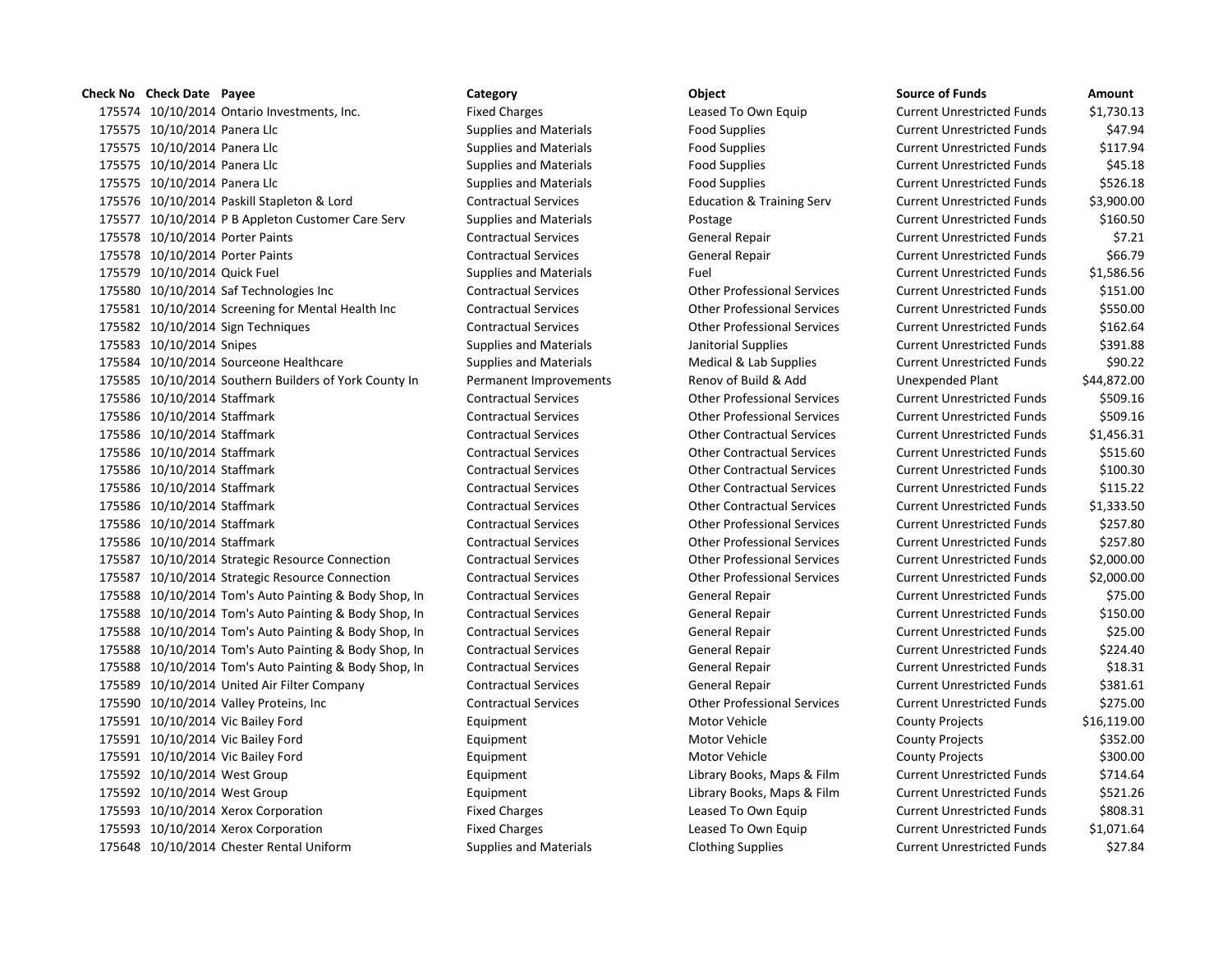175648 10/10/2014 Chester Rental Uniform Supplies and Materials Clothing Supplies 175648 10/10/2014 Chester Rental Uniform Supplies and Materials Clothing Supplies 175648 10/10/2014 Chester Rental Uniform Supplies and Materials Clothing Supplies 175648 10/10/2014 Chester Rental Uniform Current Liabilities Uniform Uniform 175648 10/10/2014 Chester Rental Uniform Current Liabilities Uniform Uniform 175648 10/10/2014 Chester Rental Uniform Current Liabilities Uniform Uniform 175648 10/10/2014 Chester Rental Uniform Current Liabilities Uniform Uniform 175650 10/13/2014 ESP Associates PA **Permanent Improvements** Reimbursables 175650 10/13/2014 ESP Associates PA **Permanent Improvements** Fees, Arch, Eng & Other 175651 10/13/2014 Love Security Services Inc Contractual Services Current Current Current Other Professional Services 175651 10/13/2014 Love Security Services Inc Contractual Services Current Current Current Other Professional Services 175651 10/13/2014 Love Security Services Inc Contractual Services Current Current Current Current Current Curr 175651 10/13/2014 Love Security Services Inc Contractual Services Current Current Current Unrestricted Funds \$ 175651 10/13/2014 Love Security Services Inc Contractual Services Current Contractual Services Current Unrestricted Funds \$3,600 Current Unrestricted Funds \$3,600 Current Units \$3,600 Current Units \$3,600 Current Units \$3, 175651 10/13/2014 Love Security Services Inc Contractual Services Current Contractual Services Current Unrestricted Funds \$432.000 Current Unrestricted Funds \$432.000 Current Unrestricted Funds \$432.000 Current Unrestricte 175651 10/13/2014 Love Security Services Inc Contractual Services Current Contractual Services Current Unrestricted Funds \$35.600 Current Units \$345.600 Current Units \$345.600 Current Units \$345.600 Current Units \$345.600 175652 10/13/2014 Staffmark Contractual Services Contractual Services Current Current Unrestricted Funds \$500 175652 10/13/2014 Staffmark Contractual Services Contractual Services Current Unrestricted Funds & 2016 175653 10/13/2014 Vsc Fire & Security **Permanent Improvements** Other Permanent Imp 175654 10/14/2014 Herald Publishing Contractual Services Advertising Advertising 175654 10/14/2014 Herald Publishing Contractual Services Advertising Advertising 175655 10/14/2014 Herald Publishing Contractual Services Advertising Advertising 175655 10/14/2014 Herald Publishing Contractual Services Advertising Advertising 175655 10/14/2014 Herald Publishing Contractual Services Advertising Advertising 175655 10/14/2014 Herald Publishing Contractual Services Advertising Advertising 175656 10/14/2014 Lancaster News Contractual Services Advertising Advertising 175656 10/14/2014 Lancaster News Contractual Services Advertising Advertising 175656 10/14/2014 Lancaster News Contractual Services Advertising Advertising 175707 10/15/2014 Accreditation Commission for Educat Contractual Services Other Professional Services 175707 10/15/2014 Accreditation Commission for Educat Contractual Services Other Professional Services 175709 10/15/2014 Cherry Tree, LLC **Fixed Charges** Fixed Charges Rent Non State 175710 10/15/2014 Chester Metropolitan District Contractual Services Utilities Utilities 175710 10/15/2014 Chester Metropolitan District Contractual Services Utilities Utilities 175711 10/15/2014 City Club of Rock Hill Fixed Charges Fixed Charges Dues & Membership Fees 175711 10/15/2014 City Club of Rock Hill Fixed Charges Fixed Charges Dues & Membership Fees 175713 10/15/2014 Lancaster County Contractual Services Other Professional Services 175713 10/15/2014 Lancaster County Contractual Services Contractual Services Current Unrestricted Funds \$0.000 175715 10/15/2014 Petty Cash Supplies and Materials Education Supplies Current Unrestricted Funds & 23.988 175715 10/15/2014 Petty Cash Supplies and Materials Education Supplies Current Unrestricted Funds & Latin Curr 175715 10/15/2014 Petty Cash Supplies and Materials Current Other Supplies Current Unrestricted Funds & Table 175715 10/15/2014 Petty Cash Supplies and Materials Current Other Supplies 175715 10/15/2014 Petty Cash Supplies and Materials Food Supplies Food Supplies Current Unrestricted Funds \$41.97

| <b>Source of Funds</b>            | Amount       |
|-----------------------------------|--------------|
| <b>Current Unrestricted Funds</b> | \$27.84      |
| <b>Current Unrestricted Funds</b> | \$27.84      |
| <b>Current Unrestricted Funds</b> | \$27.84      |
| <b>Current Unrestricted Funds</b> | \$27.84      |
| <b>Current Unrestricted Funds</b> | \$27.84      |
| <b>Current Unrestricted Funds</b> | \$27.84      |
| <b>Current Unrestricted Funds</b> | \$27.84      |
| <b>Unexpended Plant</b>           | \$92.93      |
| <b>Unexpended Plant</b>           | \$1,772.25   |
| <b>Current Unrestricted Funds</b> | \$548.10     |
| <b>Current Unrestricted Funds</b> | \$569.70     |
| <b>Current Unrestricted Funds</b> | \$434.70     |
| <b>Current Unrestricted Funds</b> | \$531.90     |
| <b>Current Unrestricted Funds</b> | \$345.60     |
| <b>Current Unrestricted Funds</b> | \$432.00     |
| <b>Current Unrestricted Funds</b> | \$345.60     |
| <b>Current Unrestricted Funds</b> | \$509.16     |
| <b>Current Unrestricted Funds</b> | \$257.80     |
| <b>Unexpended Plant</b>           | \$127,971.55 |
| <b>Current Unrestricted Funds</b> | \$2,883.43   |
| <b>Current Unrestricted Funds</b> | \$0.00       |
| <b>Current Unrestricted Funds</b> | \$9.36       |
| <b>Current Unrestricted Funds</b> | \$9.36       |
| <b>Current Unrestricted Funds</b> | \$9.36       |
| <b>Current Unrestricted Funds</b> | \$9.36       |
| <b>Current Unrestricted Funds</b> | \$700.00     |
| <b>Current Unrestricted Funds</b> | \$275.00     |
| <b>Current Unrestricted Funds</b> | \$550.00     |
| <b>Current Unrestricted Funds</b> | \$2,150.00   |
| <b>Current Unrestricted Funds</b> | \$382.37     |
| <b>Current Unrestricted Funds</b> | \$8,332.50   |
| <b>Current Unrestricted Funds</b> | \$1,895.72   |
| <b>Current Unrestricted Funds</b> | \$85.78      |
| <b>Current Unrestricted Funds</b> | \$33.33      |
| <b>Current Unrestricted Funds</b> | \$58.33      |
| <b>Current Unrestricted Funds</b> | \$35.00      |
| <b>Current Unrestricted Funds</b> | \$0.00       |
| <b>Current Unrestricted Funds</b> | \$23.98      |
| <b>Current Unrestricted Funds</b> | \$1.58       |
| <b>Current Unrestricted Funds</b> | \$75.00      |
| <b>Current Unrestricted Funds</b> | \$64.13      |
| Currant Unractrictad Eunde        | <b>CA107</b> |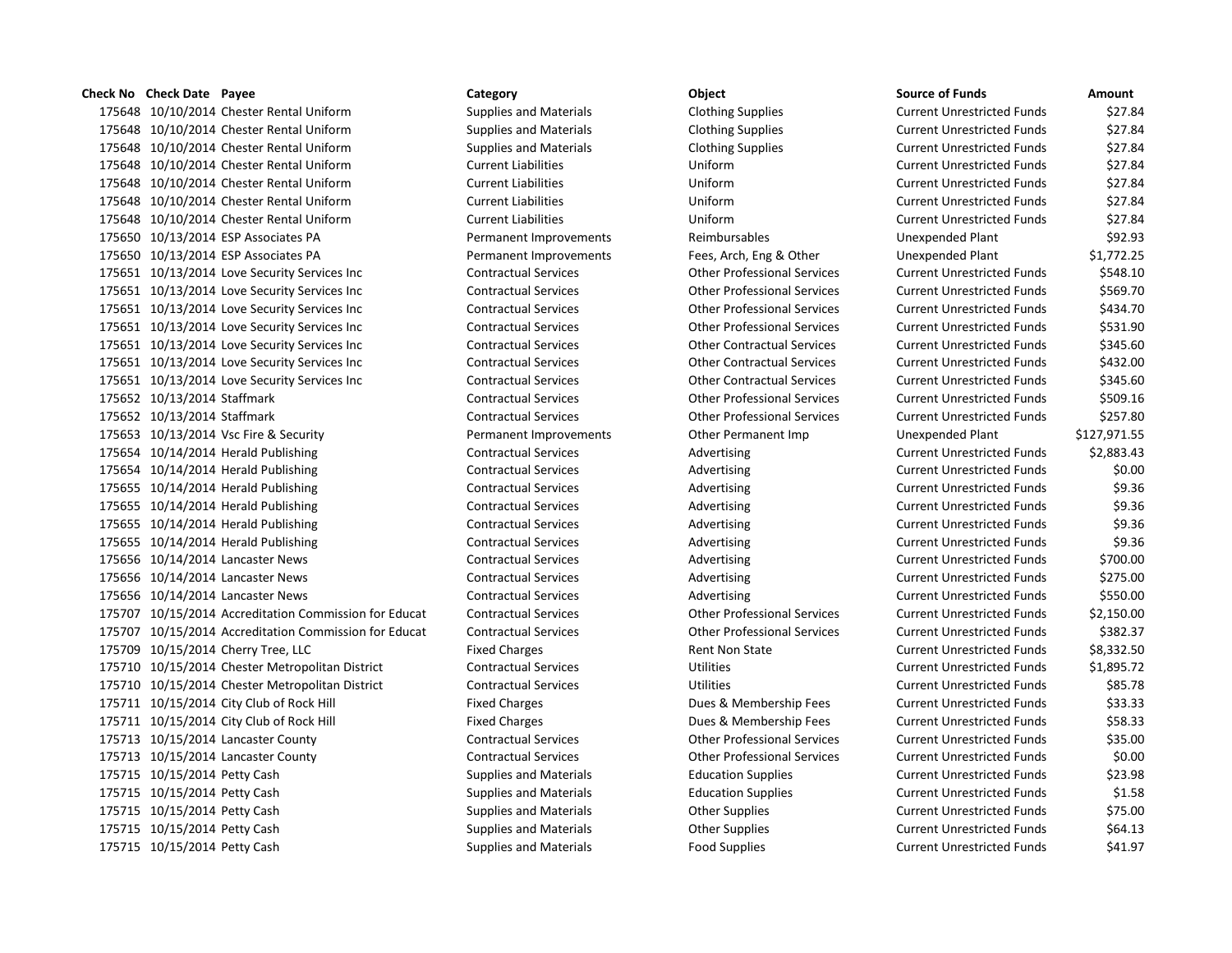175715 10/15/2014 Petty Cash Supplies and Materials Christen Office Supplies Current Unrestricted Funds & 10.4 175716 10/15/2014 Radon Medical Imaging Corp Contractual Services General Repair 175717 10/15/2014 Rock Hill Economic Development Corp Supplies and Materials Current Current Current Unrestrict 175718 10/15/2014 Surveillance, Resources, and Invest Op Revenue - Other Current Unres SRI 175718 10/15/2014 Surveillance, Resources, and Invest Op Revenue - Other Current Unres SRI 175719 10/15/2014 Assoc of Surgical Technologists Fixed Charges Funds bues & Membership Fees 175719 10/15/2014 Assoc of Surgical Technologists Fixed Charges Funds bues & Membership Fees 175720 10/16/2014 Moseley Architects Contractual Services Contractual Services Contemporary Contemporary Professional Services 175721 10/16/2014 Rci of Sc Inc **Permanent Improvements** Reimbursables 175721 10/16/2014 Rci of Sc Inc **Permanent Improvements** Fees, Arch, Eng & Other Fees, Arch, Eng & Other 175721 10/16/2014 Rci of Sc Inc **Permanent Improvements** Fees, Arch, Eng & Other Fees, Arch, Eng & Other 175722 10/16/2014 Solid Structures Llc **Permanent Improvements** Renov of Build & Add 175723 10/16/2014 Watson Tate Savory Architects Inc Permanent Improvements Reimbursables 175723 10/16/2014 Watson Tate Savory Architects Inc Permanent Improvements Fees, Arch, Eng & Other 175723 10/16/2014 Watson Tate Savory Architects Inc Permanent Improvements Fees, Arch, Eng & Other 175723 10/16/2014 Watson Tate Savory Architects Inc Permanent Improvements Reimbursables 175725 10/17/2014 Bank of America Current Liabilities A/P Bank of America Current Liabilities 175726 10/21/2014 Boykin and Davis Llc Contractual Services Legal Services 175730 10/21/2014 Kiwanis Club of Rock Hill Fixed Charges Dues & Membership Fees 175735 10/21/2014 Herald Publishing Contractual Services Advertising Advertising 175735 10/21/2014 Herald Publishing Contractual Services Advertising Advertising 175736 10/21/2014 Herald Publishing Contractual Services Advertising Advertising 175736 10/21/2014 Herald Publishing Contractual Services Advertising Advertising 175736 10/21/2014 Herald Publishing Contractual Services Advertising Advertising 175736 10/21/2014 Herald Publishing Contractual Services Advertising Advertising 175739 10/21/2014 Natl League for Nursing Fixed Charges Dues & Membership Fees 175740 10/21/2014 Panera Llc Supplies and Materials Food Supplies Current Publishing Funds & Tool Supplies and Materials 175742 10/23/2014 Business Card Travel Travel Travel Cut of State Air Trans 175742 10/23/2014 Business Card Travel Travel Travel Cut of State Air Trans 175742 10/23/2014 Business Card Travel Travel Travel Cut of State Air Trans 175742 10/23/2014 Business Card **Current Current Current Current Current Current Current Current Current Current Current Current Current Out of State Lodging Current Current Current Current Current Current Current Current** 175742 10/23/2014 Business Card Travel Travel Cutrent Current Out of State Lodging 175742 10/23/2014 Business Card Travel Travel Cutrent Current Out of State Lodging 175742 10/23/2014 Business Card **Current Current Current Current Current Current Current Current University** Current Out of State Lodging 175742 10/23/2014 Business Card Travel Travel Cutrent Current Out of State Lodging 175742 10/23/2014 Business Card Travel Travel In State Lodging Current Restricted Funds \$182.600 in State Lodging 175742 10/23/2014 Business Card Travel Travel Current Current Out of State Misc Travel 175742 10/23/2014 Business Card Travel Travel Cut of State Misc Travel 175742 10/23/2014 Business Card Travel Travel Cutrent Cutrent Cutrent Cutrent Cutrent Current Current Current Current Current Current Out of State Registration Fees 175742 10/23/2014 Business Card Travel Travel In State Lodging Current Unrestricted Funds \$175.988. 175742 10/23/2014 Business Card Travel Travel Travel Cut of State Other Trans 175742 10/23/2014 Business Card Travel Travel Travel Out of State Other Trans Current Unrestricted Funds \$48.00

| <b>Source of Funds</b>            | Amount       |
|-----------------------------------|--------------|
| <b>Current Unrestricted Funds</b> | \$10.47      |
| <b>Current Unrestricted Funds</b> | \$25.43      |
| <b>Current Unrestricted Funds</b> | \$80.00      |
| <b>Current Unrestricted Funds</b> | \$272.50     |
| <b>Current Unrestricted Funds</b> | \$109.00     |
| <b>Current Unrestricted Funds</b> | \$75.00      |
| <b>Current Unrestricted Funds</b> | \$75.00      |
| <b>County Projects</b>            | \$1,800.00   |
| <b>Unexpended Plant</b>           | \$52.80      |
| <b>Unexpended Plant</b>           | \$435.60     |
| <b>Unexpended Plant</b>           | \$360.00     |
| Unexpended Plant                  | \$108,717.86 |
| <b>Unexpended Plant</b>           | \$47.53      |
| <b>Unexpended Plant</b>           | \$1,581.50   |
| <b>Unexpended Plant</b>           | \$9,416.00   |
| <b>Unexpended Plant</b>           | \$7.76       |
| <b>Current Unrestricted Funds</b> | \$216,888.83 |
| <b>Current Unrestricted Funds</b> | \$1,478.53   |
| <b>Current Unrestricted Funds</b> | \$325.00     |
| <b>Current Unrestricted Funds</b> | \$1,100.00   |
| <b>Current Unrestricted Funds</b> | \$0.00       |
| <b>Current Unrestricted Funds</b> | \$9.36       |
| <b>Current Unrestricted Funds</b> | \$9.36       |
| <b>Current Unrestricted Funds</b> | \$9.36       |
| <b>Current Unrestricted Funds</b> | \$9.36       |
| <b>Current Unrestricted Funds</b> | \$2,435.00   |
| <b>Current Unrestricted Funds</b> | \$145.33     |
| <b>Current Unrestricted Funds</b> | \$50.00      |
| <b>Current Unrestricted Funds</b> | \$50.00      |
| <b>Current Unrestricted Funds</b> | \$50.00      |
| <b>Current Unrestricted Funds</b> | \$907.92     |
| <b>Current Unrestricted Funds</b> | \$889.30     |
| <b>Current Unrestricted Funds</b> | \$393.86     |
| <b>Current Unrestricted Funds</b> | \$393.86     |
| <b>Current Unrestricted Funds</b> | \$751.92     |
| <b>Current Restricted Funds</b>   | \$182.60     |
| <b>Current Unrestricted Funds</b> | \$25.00      |
| <b>Current Unrestricted Funds</b> | \$2.50       |
| <b>Current Unrestricted Funds</b> | \$665.00     |
| <b>Current Unrestricted Funds</b> | \$175.98     |
| <b>Current Unrestricted Funds</b> | \$21.30      |
|                                   |              |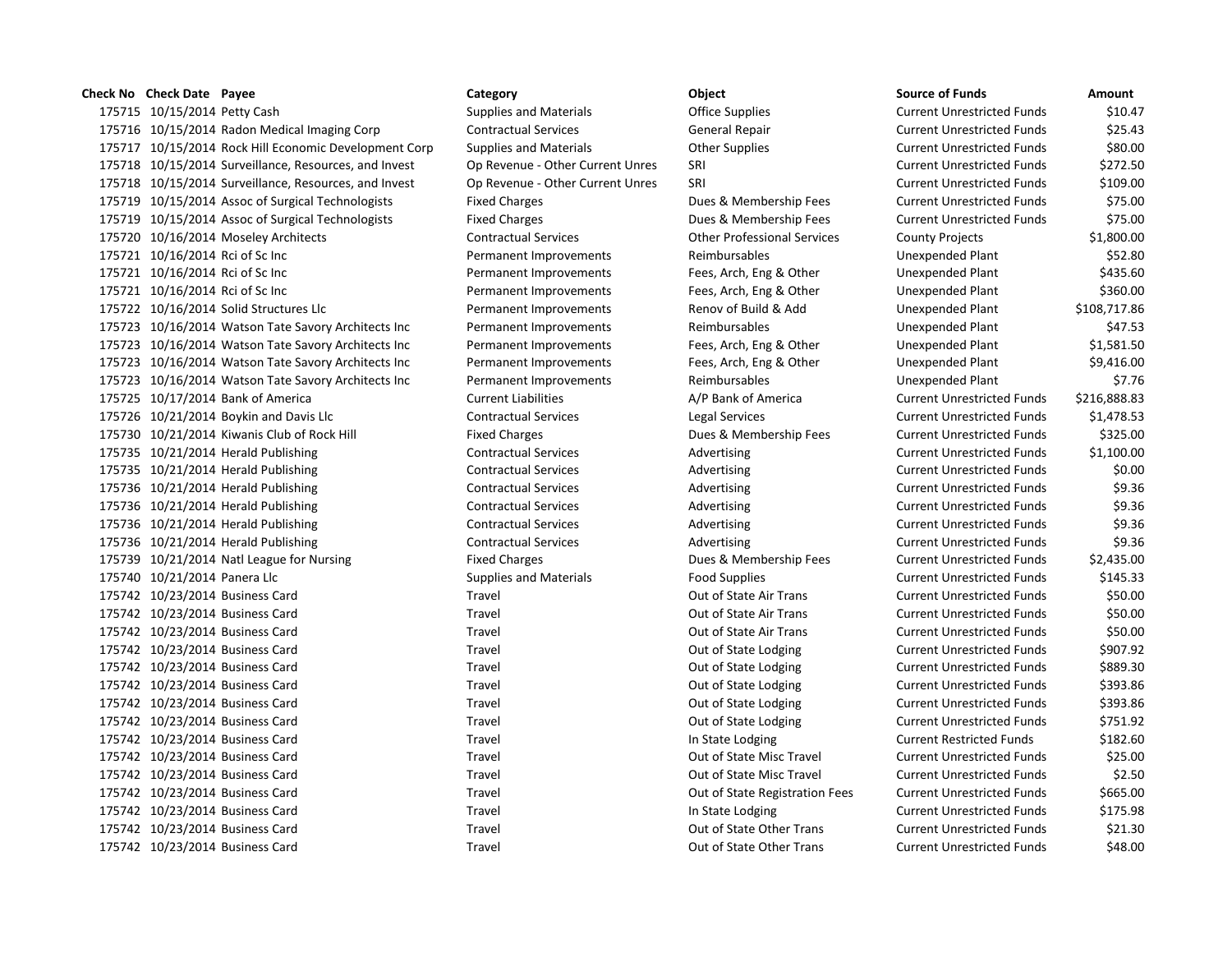10/23/2014 Business Card Travel Out of State Other Trans Current Unrestricted Funds \$40.00 10/23/2014 Business Card Travel In State Lodging Current Unrestricted Funds \$197.45 10/23/2014 Business Card Travel In State Lodging Current Unrestricted Funds (\$154.81) 175742 10/23/2014 Business Card Travel Travel Travel In State Lodging Current Unrestricted Funds \$154.81 10/23/2014 Business Card Travel In State Misc Travel Exp Current Unrestricted Funds \$30.01 10/23/2014 Business Card Travel In State Misc Travel Exp Current Unrestricted Funds \$30.00 10/23/2014 Business Card Travel In State Lodging Current Unrestricted Funds \$197.45 10/27/2014 Adams Outdoor Advertising of Nc Contractual Services Advertising Current Unrestricted Funds \$1,500.00 10/27/2014 Airgas Usa, Llc Supplies and Materials Education Supplies Current Unrestricted Funds \$274.13 175747 10/27/2014 Airgas Usa, Llc Supplies and Materials Education Supplies Current Unrestricted Funds \$364.01 10/27/2014 Airgas Usa, Llc Supplies and Materials Education Supplies Current Unrestricted Funds \$282.37 175747 10/27/2014 Airgas Usa, Llc Supplies and Materials Education Supplies Current Unrestricted Funds \$163.31 175748 10/27/2014 Ameripride Services Inc **Supplies and Materials Major Supplies** Major Supplies Current Unrestricted Funds \$330.00 10/27/2014 Apple Inc Supplies and Materials Education Supplies Current Unrestricted Funds \$1,142.19 10/27/2014 Joyce S. Baker Contractual Services Other Professional Services Current Unrestricted Funds \$150.00 10/27/2014 Bi Lo Supplies and Materials Food Supplies Current Unrestricted Funds \$96.25 175752 10/27/2014 Burns Chevrolet Contractual Services General Repair General Repair Current Unrestricted Funds \$907.16 175753 10/27/2014 C C Dickson Contractual Services General Repair Current Unrestricted Funds \$414.81 10/27/2014 C C Dickson Contractual Services General Repair Current Unrestricted Funds \$24.00 10/27/2014 Canon Solutions America Inc Supplies and Materials Photocopy Supplies Current Unrestricted Funds \$325.78 10/27/2014 Canon Solutions America Inc Supplies and Materials Photocopy Supplies Current Unrestricted Funds \$252.64 10/27/2014 Canon Solutions America Inc Fixed Charges Leased To Own Equip Current Unrestricted Funds \$1,316.80 175754 10/27/2014 Canon Solutions America Inc Fixed Charges Leased To Own Equip Current Unrestricted Funds \$61.26 10/27/2014 Canon Solutions America Inc Fixed Charges Leased To Own Equip Current Unrestricted Funds \$204.38 10/27/2014 Canon Solutions America Inc Fixed Charges Leased To Own Equip Current Unrestricted Funds \$1,644.63 10/27/2014 Canon Solutions America Inc Fixed Charges Leased To Own Equip Current Unrestricted Funds \$53.39 175754 10/27/2014 Canon Solutions America Inc Fixed Charges Rental Other Rental Other Current Unrestricted Funds \$86.13 10/27/2014 Career Step Llc Contractual Services Other Professional Services Current Unrestricted Funds \$4,592.00 10/27/2014 Caretaker Management Service Inc Contractual Services Other Professional Services Current Unrestricted Funds \$1,205.00 10/27/2014 Caretaker Management Service Inc Contractual Services Other Professional Services Current Unrestricted Funds \$950.00 175757 10/27/2014 Carolina Golf Cars Contractual Services General Repair Current Unrestricted Funds 5650.00 175757 10/27/2014 Carolina Golf Cars Contractual Services General Repair Current Unrestricted Funds \$147.00 175757 10/27/2014 Carolina Golf Cars Contractual Services General Repair Current Unrestricted Funds \$7.50 175757 10/27/2014 Carolina Golf Cars Contractual Services General Repair Current Unrestricted Funds 595.00 10/27/2014 Catering Affairs Supplies and Materials Food Supplies Current Unrestricted Funds \$4,657.90 175759 10/27/2014 Chef's Catering The Supplies and Materials Food Supplies Current Unrestricted Funds \$650.54 175760 10/27/2014 Chef's Catering The Supplies and Materials Food Supplies Current Unrestricted Funds \$475.13 10/27/2014 City Electric Accounts - Sc Contractual Services General Repair Current Unrestricted Funds \$11.56 10/27/2014 City Electric Accounts - Sc Contractual Services General Repair Current Unrestricted Funds \$34.74 10/27/2014 City Electric Accounts - Sc Contractual Services Other Professional Services Current Unrestricted Funds \$860.92 10/27/2014 Clegg's Termite & Pest Control Contractual Services Other Contractual Services Current Unrestricted Funds \$90.00 10/27/2014 Clegg's Termite & Pest Control Contractual Services Other Contractual Services Current Unrestricted Funds \$112.00

# **Check No Check Date Payee Category Object Source of Funds Amount**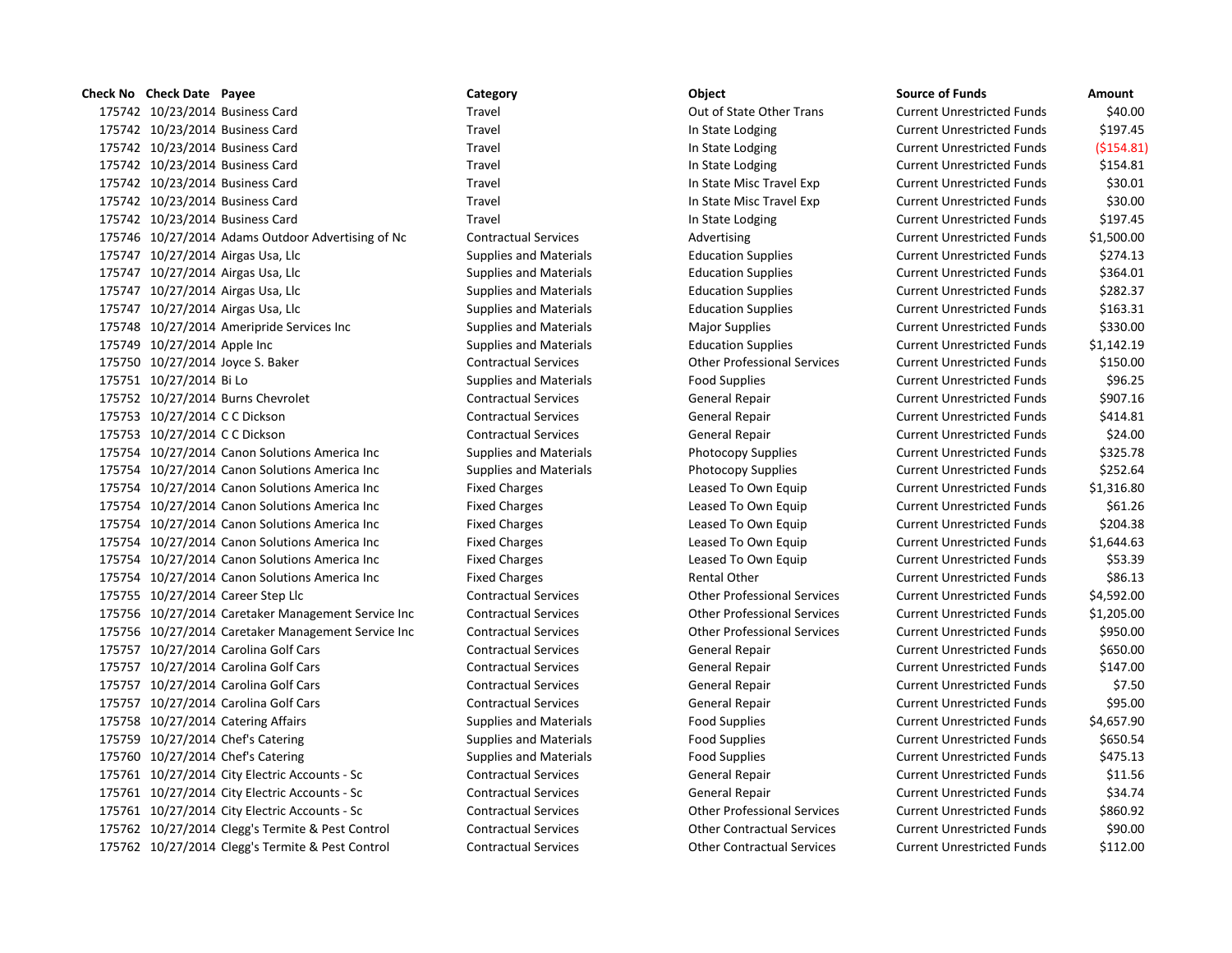# **Check No Check Date Payee Category Object Source of Funds Amount**

175763 10/27/2014 Cox's Rock Hill Inc Contractual Services Other Professional Services Cu 175764 10/27/2014 Dade Paper and Bag Co Supplies and Materials Janitorial Supplies Current Current Cu 175765 10/27/2014 Davis & Floyd, Inc. The Permanent Improvements Reimbursables Plant & Unexpended Plant & Plan 175765 10/27/2014 Davis & Floyd, Inc. Permanent Improvements Fees, Arch, Eng & Other Unexpended Plant \$2,980.000 175766 10/27/2014 Dell Computer Corporation **Equipment** Equipment Educational Equipment Cu 175766 10/27/2014 Dell Computer Corporation **Equipment** Equipment Educational Equipment Cu 175766 10/27/2014 Dell Computer Corporation **Equipment** Equipment Educational Equipment Cu 175766 10/27/2014 Dell Computer Corporation **Equipment** Equipment Educational Equipment Cu 175767 10/27/2014 Eastern Refrigeration Service, Inc Contractual Services Other Professional Services Current Unrestricted Funds \$220.00 175768 10/27/2014 Ebsco Subscription Services Equipment Equipment Library Books, Maps & Film Cu 175769 10/27/2014 Ellucian Inc Contractual Services Current Contractual Services Current Unrestricted Funds \$1,365.000 175769 10/27/2014 Ellucian Inc Contractual Services Current Contractual Services Current Unrestricted Funds \$8,925 175770 10/27/2014 Ferguson Enterprises No 34 Contractual Services General Repair Current Unrestricted Funds \$3 175771 10/27/2014 Firstlab Contractual Services Current Contractual Services Current Unit Unrestricted Funds \$ 175772 10/27/2014 Gateway Supply Company Contractual Services General Repair Current Unrestricted Funds \$2,400.00 175772 10/27/2014 Gateway Supply Company Contractual Services General Repair Current Unrestricted Funds \$4.000 175772 10/27/2014 Gateway Supply Company Contractual Services General Repair Current Current Current Current O 175772 10/27/2014 Gateway Supply Company Contractual Services General Repair Current Unrestricted Funds \$15.800 175772 10/27/2014 Gateway Supply Company Contractual Services General Repair Current Unrestricted Funds \$264.37 175772 10/27/2014 Gateway Supply Company Contractual Services General Repair Current Unrestricted Funds \$3.21 175772 10/27/2014 Gateway Supply Company Contractual Services General Repair Current Unrestricted Funds \$277.8 175774 10/27/2014 Halo Branded Solutions Contractual Services Advertising Advertising Cu 175774 10/27/2014 Halo Branded Solutions Contractual Services Advertising Advertising Cu 175774 10/27/2014 Halo Branded Solutions Contractual Services Advertising Current Current Current Cu 175774 10/27/2014 Halo Branded Solutions Contractual Services Advertising Advertising Cu 175774 10/27/2014 Halo Branded Solutions Contractual Services Advertising Advertising Cu 175774 10/27/2014 Halo Branded Solutions Contractual Services Advertising Advertising Cu 175775 10/27/2014 Honey Baked Ham Company Supplies and Materials Food Supplies Food Supplies Cu 175775 10/27/2014 Honey Baked Ham Company Supplies and Materials Food Supplies Food Supplies Cu 175775 10/27/2014 Honey Baked Ham Company Supplies and Materials Food Supplies Food Supplies Cu 175775 10/27/2014 Honey Baked Ham Company Supplies and Materials Food Supplies Food Supplies Cu 175776 10/27/2014 Innovative Solutions of Sc, Inc. Contractual Services General Repair Current Unrestricted Funds \$340.00 175776 10/27/2014 Innovative Solutions of Sc, Inc. Contractual Services General Repair Current Unrestricted Funds \$797.91 175776 10/27/2014 Innovative Solutions of Sc, Inc. Contractual Services General Repair Current Unrestricted Funds \$35.000 Cu 175777 10/27/2014 Interior Plantscapes Llc Contractual Services Current Contractual Services Cu 175778 10/27/2014 Jacksons Kitchen Supplies and Materials Food Supplies Food Supplies Cu 175778 10/27/2014 Jacksons Kitchen Supplies and Materials Food Supplies Food Supplies Cu 175778 10/27/2014 Jacksons Kitchen Supplies and Materials Food Supplies Food Supplies Cu 175779 10/27/2014 YTC Employee Supplies Supplies and Materials Maintenance Supplies Current Current Cu 175779 10/27/2014 YTC Employee Supplies Supplies and Materials Maintenance Supplies Current Current Current Cu 175780 10/27/2014 Keck and Wood, Inc **Permanent Improvements** Fees, Arch, Eng & Other Master Plan & Other Master Plan & Other Master Plan & Other Master Plan & Other Master Plan & Other Master Plan & Other Master Plan & Ot 175781 10/27/2014 Kone Inc. 6082 Contractual Services Other Contractual Services Current Unrestricted Funds \$440.00

| ırrent Unrestricted Funds        | \$1,020.00  |
|----------------------------------|-------------|
| irrent Unrestricted Funds        | \$989.75    |
| nexpended Plant                  | \$956.78    |
| nexpended Plant                  | \$2,980.00  |
| irrent Unrestricted Funds        | \$2,122.85  |
| <b>Irrent Unrestricted Funds</b> | \$1,495.16  |
| <b>Irrent Unrestricted Funds</b> | \$4,953.33  |
| irrent Unrestricted Funds        | \$3,488.72  |
| irrent Unrestricted Funds        | \$220.00    |
| <b>Irrent Unrestricted Funds</b> | \$18,624.95 |
| irrent Unrestricted Funds        | \$1,365.00  |
| <b>Irrent Unrestricted Funds</b> | \$8,925.00  |
| <b>Irrent Unrestricted Funds</b> | \$35.03     |
| irrent Unrestricted Funds        | \$32.75     |
| irrent Unrestricted Funds        | \$2,400.00  |
| <b>Irrent Unrestricted Funds</b> | \$4.00      |
| <b>Irrent Unrestricted Funds</b> | \$7,944.75  |
| <b>Irrent Unrestricted Funds</b> | \$15.80     |
| <b>Irrent Unrestricted Funds</b> | \$264.37    |
| <b>Irrent Unrestricted Funds</b> | \$3.21      |
| irrent Unrestricted Funds        | \$277.87    |
| irrent Unrestricted Funds        | \$875.00    |
| irrent Unrestricted Funds        | \$0.00      |
| <b>Irrent Unrestricted Funds</b> | \$824.00    |
| <b>Irrent Unrestricted Funds</b> | \$55.00     |
| <b>Irrent Unrestricted Funds</b> | \$127.06    |
| irrent Unrestricted Funds        | \$0.01      |
| <b>Irrent Unrestricted Funds</b> | \$198.90    |
| irrent Unrestricted Funds        | \$92.25     |
| <b>Irrent Unrestricted Funds</b> | \$64.35     |
| <b>Irrent Unrestricted Funds</b> | \$2,767.50  |
| <b>Irrent Unrestricted Funds</b> | \$340.00    |
| irrent Unrestricted Funds        | \$797.91    |
| irrent Unrestricted Funds        | \$35.00     |
| ırrent Unrestricted Funds        | \$268.00    |
| irrent Unrestricted Funds        | \$1,846.50  |
| <b>Irrent Unrestricted Funds</b> | \$702.75    |
| <b>Irrent Unrestricted Funds</b> | \$4,260.00  |
| <b>Irrent Unrestricted Funds</b> | \$67.80     |
| <b>Irrent Unrestricted Funds</b> | \$131.22    |
| aster Plan                       | \$206.00    |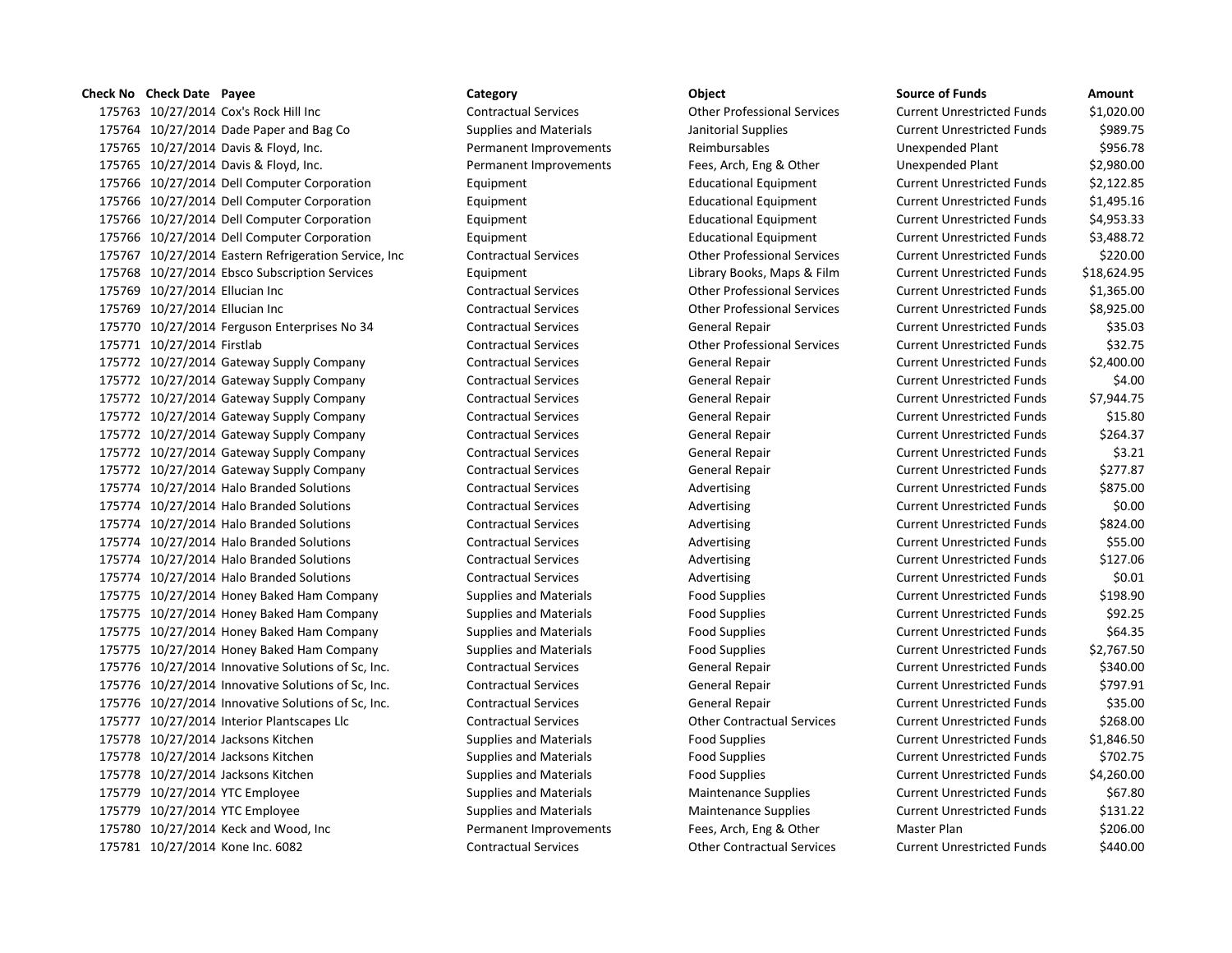175782 10/27/2014 Love Chevrolet Company Fquipment Equipment Motor Vehicle 175782 10/27/2014 Love Chevrolet Company **Equipment** Equipment Motor Vehicle 175783 10/27/2014 Love Security Services Inc Contractual Services Current Current Current Current Unrestricted Funds \$410.400.400 Current Unrestricted Funds \$410.400.400 Current Units \$410.400 Current Unrestricted Funds \$4 175783 10/27/2014 Love Security Services Inc Contractual Services Current Current Current Other Professional Services 175783 10/27/2014 Love Security Services Inc Contractual Services Other Professional Services Current Unrestricted Funds \$550.80 175783 10/27/2014 Love Security Services Inc Contractual Services Current Current Current Current Unrestricted Funds \$540.000 Current Unrestricted Funds \$540.000 Current Units \$540.000 Current Units \$54.000 Current Units \$ 175783 10/27/2014 Love Security Services Inc Contractual Services Current Current Current Other Professional Services 175783 10/27/2014 Love Security Services Inc Contractual Services Current Contractual Services Current Unrestricted Funds \$86.000 Current Unrestricted Funds \$86.000 Current Units \$86.000 Current Units \$86.000 Current Units 175784 10/27/2014 Lowes Home Centers Contractual Services General Repair 175785 10/27/2014 Mid-Carolina Ahec, Inc. Contractual Services Other Professional Services 175785 10/27/2014 Mid-Carolina Ahec, Inc. Contractual Services Other Professional Services 175786 10/27/2014 Mitre Design Inc Contractual Services Current Current Current Other Professional Services 175786 10/27/2014 Mitre Design Inc Contractual Services Other Professional Services 175787 10/27/2014 Ontario Investments Inc. Fixed Charges Dues & Membership Fees 175787 10/27/2014 Ontario Investments Inc. Fixed Charges Dues & Membership Fees 175788 10/27/2014 Panera Llc Supplies and Materials Food Supplies Current Engines Current Unrestricted Funds & 175788 10/27/2014 Panera Llc Supplies and Materials Food Supplies Current Engines Current Unrestricted Funds & 175788 10/27/2014 Panera Llc Supplies and Materials Food Supplies Current Engines Current Unrestricted Funds & 175788 10/27/2014 Panera Llc Supplies and Materials Food Supplies Current Publishing Funds & Funds & Funds & Funds & Funds & Funds & Funds & Funds & Funds & Funds & Funds & Funds & Funds & Funds & Funds & Funds & Funds & F 175788 10/27/2014 Panera Llc Supplies and Materials Food Supplies Current Unrestricted Funds \$500 Supplies and Materials 175788 10/27/2014 Panera Llc Supplies and Materials Food Supplies Current Publishing Funds & Supplies and Materials 175788 10/27/2014 Panera Llc Supplies and Materials Food Supplies Current Engines Current Unrestricted Funds & 175789 10/27/2014 Porter Paints Contractual Services General Repair Contractual Services 175790 10/27/2014 Preferred Concrete Polishing, Inc Contractual Services Contractual Services Contractual Services 175791 10/27/2014 Quality Cleaning Janitorial Service Contractual Services Contractual Services Current Professional Services 175792 10/27/2014 Record Storage Systems Contractual Services Data Processing Serv 175793 10/27/2014 S C State Board for Tech and Comp E Contractual Services Other Contractual Services 175794 10/27/2014 Service Plus South Inc Contractual Services Current Current Other Professional Services 175794 10/27/2014 Service Plus South Inc Contractual Services Other Professional Services 175795 10/27/2014 Simplex Grinnell Lp **Permanent Improvements** Other Permanent Imp 175796 10/27/2014 Snipes Supplies and Materials Janitorial Supplies and Materials Janitorial Supplies 175796 10/27/2014 Snipes Supplies Supplies and Materials Janitorial Supplies **1813.08** 175796 10/27/2014 Snipes Supplies and Materials Janitorial Supplies and Materials Janitorial Supplies 175796 10/27/2014 Snipes Supplies and Materials Janitorial Supplies and Materials Janitorial Supplies 175797 10/27/2014 Staffmark Contractual Services Contractual Services Current Current Unrestricted Funds \$500 175797 10/27/2014 Staffmark Contractual Services Contractual Services Current Current Unrestricted Funds \$500 175797 10/27/2014 Staffmark Contractual Services Other Contractual Services Current Unrestricted Funds \$1,218.600 175797 10/27/2014 Staffmark Contractual Services Other Contractual Services Current Unrestricted Funds \$1,316.1 175797 10/27/2014 Staffmark Contractual Services Contractual Services Current Actual Services 175797 10/27/2014 Staffmark Contractual Services Contractual Services Other Contractual Services 175797 10/27/2014 Staffmark Contractual Services Contractual Services Other Contractual Services 175797 10/27/2014 Staffmark Contractual Services Other Professional Services Current Unrestricted Funds \$257.80

| <b>Source of Funds</b>            | Amount      |
|-----------------------------------|-------------|
| <b>County Projects</b>            | \$300.00    |
| <b>County Projects</b>            | \$18,029.00 |
| <b>Current Unrestricted Funds</b> | \$410.40    |
| <b>Current Unrestricted Funds</b> | \$399.60    |
| <b>Current Unrestricted Funds</b> | \$550.80    |
| <b>Current Unrestricted Funds</b> | \$540.00    |
| <b>Current Unrestricted Funds</b> | \$602.10    |
| <b>Current Unrestricted Funds</b> | \$864.00    |
| <b>Current Unrestricted Funds</b> | \$151.29    |
| <b>Current Unrestricted Funds</b> | \$165.00    |
| <b>Current Unrestricted Funds</b> | \$20.00     |
| <b>Current Unrestricted Funds</b> | \$500.00    |
| <b>Current Unrestricted Funds</b> | \$950.00    |
| <b>Current Unrestricted Funds</b> | \$196.33    |
| <b>Current Unrestricted Funds</b> | \$3,029.09  |
| <b>Current Unrestricted Funds</b> | \$104.81    |
| <b>Current Unrestricted Funds</b> | \$39.50     |
| <b>Current Unrestricted Funds</b> | \$87.58     |
| <b>Current Unrestricted Funds</b> | \$69.65     |
| <b>Current Unrestricted Funds</b> | \$521.63    |
| <b>Current Unrestricted Funds</b> | \$31.87     |
| <b>Current Unrestricted Funds</b> | \$866.12    |
| <b>Current Unrestricted Funds</b> | \$166.86    |
| <b>County Projects</b>            | \$400.00    |
| <b>Current Unrestricted Funds</b> | \$395.00    |
| <b>Current Unrestricted Funds</b> | \$136.60    |
| <b>Current Unrestricted Funds</b> | \$1,046.25  |
| <b>Current Unrestricted Funds</b> | \$2,148.50  |
| <b>Current Unrestricted Funds</b> | \$200.00    |
| <b>Unexpended Plant</b>           | \$2,920.00  |
| <b>Current Unrestricted Funds</b> | \$42.05     |
| <b>Current Unrestricted Funds</b> | \$313.08    |
| <b>Current Unrestricted Funds</b> | \$194.14    |
| <b>Current Unrestricted Funds</b> | \$295.32    |
| <b>Current Unrestricted Funds</b> | \$509.16    |
| <b>Current Unrestricted Funds</b> | \$509.16    |
| <b>Current Unrestricted Funds</b> | \$1,218.60  |
| <b>Current Unrestricted Funds</b> | \$1,316.12  |
| <b>Current Unrestricted Funds</b> | \$515.60    |
| <b>Current Unrestricted Funds</b> | \$96.68     |
| <b>Current Unrestricted Funds</b> | \$650.95    |
|                                   |             |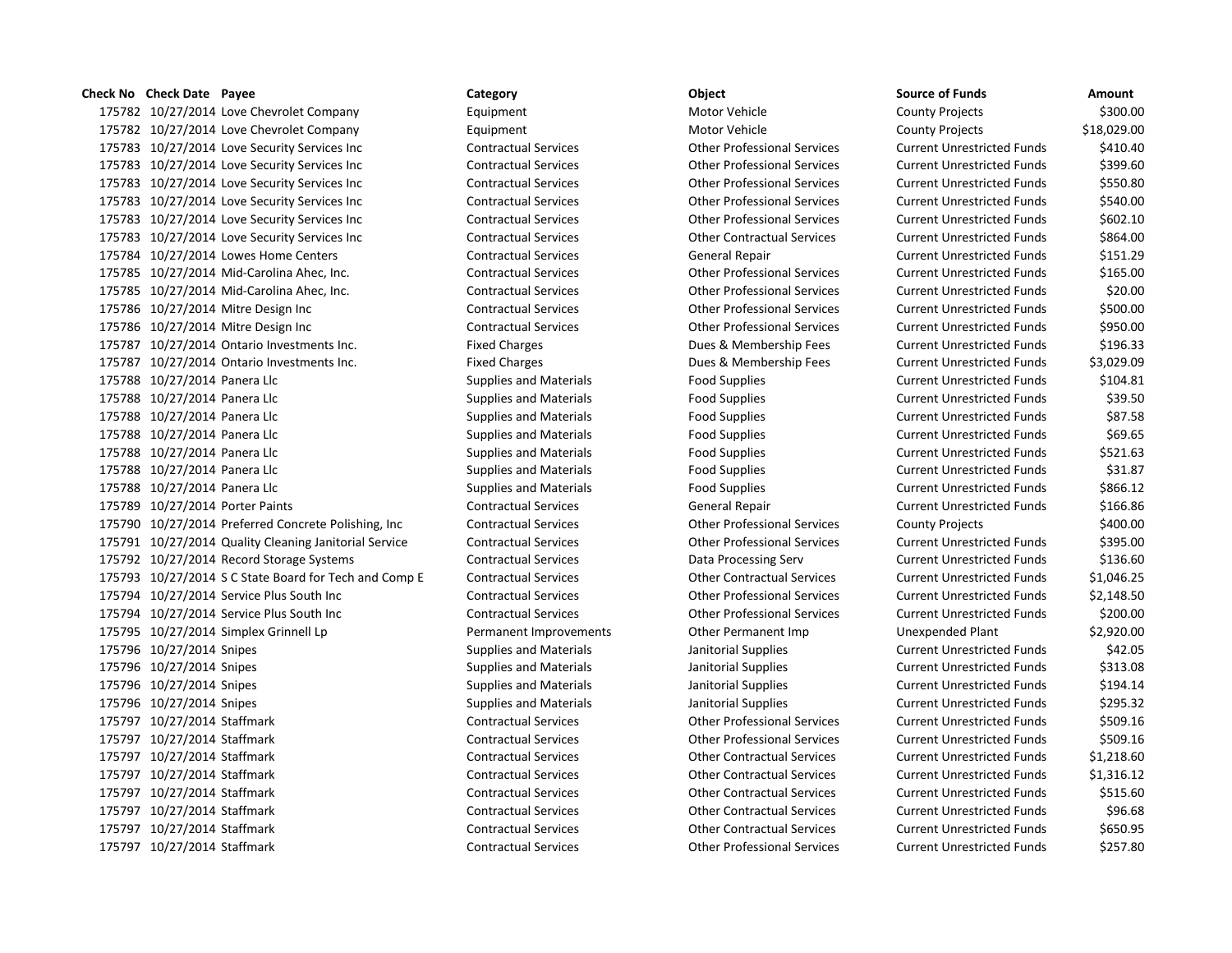**Check No Check Date Payee Category Object Source of Funds Amount** 10/27/2014 Staffmark Contractual Services Other Professional Services Current Unrestricted Funds \$257.80 10/27/2014 Stericycle Inc Contractual Services Other Professional Services Current Unrestricted Funds \$13.49 10/27/2014 Stericycle Inc Contractual Services Other Professional Services Current Unrestricted Funds \$161.88 10/27/2014 Stericycle Inc Contractual Services Other Professional Services Current Unrestricted Funds \$94.42 10/27/2014 Tentcraft Inc Current Assets Prepaid Expenses Current Unrestricted Funds (\$3,853.07) 10/27/2014 Tentcraft Inc Contractual Services Advertising Current Unrestricted Funds \$3,330.00 10/27/2014 Tentcraft Inc Contractual Services Advertising Current Unrestricted Funds \$2,222.00 10/27/2014 Tentcraft Inc Contractual Services Advertising Current Unrestricted Funds \$1,200.00 175799 10/27/2014 Tentcraft Inc **CONTRACTIVE CONTRACTIVE SERVICES** Advertising Current Unrestricted Funds \$415.71 10/27/2014 Unified Av Systems Supplies and Materials Education Supplies Current Restricted Funds \$1,494.35 10/27/2014 Unified Av Systems Supplies and Materials Education Supplies Current Restricted Funds \$45.00 175801 10/27/2014 Unified Av Systems Supplies and Materials Major Supplies Major Supplies Current Unrestricted Funds \$200.92 10/27/2014 Unified Av Systems Supplies and Materials Major Supplies Current Unrestricted Funds \$0.02 10/27/2014 Unified Av Systems Supplies and Materials Major Supplies Current Unrestricted Funds \$1,688.70 175801 10/27/2014 Unified Av Systems Supplies and Materials Major Supplies Major Supplies Current Unrestricted Funds \$901.27 175801 10/27/2014 Unified Av Systems Supplies and Materials Major Supplies Major Supplies Current Unrestricted Funds \$310.48 175801 10/27/2014 Unified Av Systems Supplies and Materials Major Supplies Major Supplies Current Unrestricted Funds \$261.00 175801 10/27/2014 Unified Av Systems Supplies and Materials Major Supplies Major Supplies Current Unrestricted Funds \$228.00 175801 10/27/2014 Unified Av Systems Supplies and Materials Major Supplies Major Supplies Current Unrestricted Funds \$565.32 175801 10/27/2014 Unified Av Systems Supplies and Materials Major Supplies Major Supplies Current Unrestricted Funds \$295.00 175801 10/27/2014 Unified Av Systems Supplies and Materials Major Supplies Major Supplies Current Unrestricted Funds \$161.04 175801 10/27/2014 Unified Av Systems Supplies and Materials Major Supplies Major Supplies Current Unrestricted Funds \$243.60 175801 10/27/2014 Unified Av Systems Supplies and Materials Major Supplies Major Supplies Current Unrestricted Funds \$655.00 10/27/2014 Unified Av Systems Supplies and Materials Major Supplies Current Unrestricted Funds \$3,885.00 10/27/2014 Unified Av Systems Equipment Non Capitalized Equipment Current Unrestricted Funds \$1,062.98 10/27/2014 Unified Av Systems Equipment Non Capitalized Equipment Current Unrestricted Funds \$1,386.20 10/27/2014 Unified Av Systems Contractual Services General Repair Current Unrestricted Funds \$61.68 10/27/2014 Unified Av Systems Contractual Services General Repair Current Unrestricted Funds \$1,467.70 10/27/2014 Unified Av Systems Contractual Services General Repair Current Unrestricted Funds \$50.00 10/27/2014 Unified Av Systems Contractual Services General Repair Current Unrestricted Funds \$307.12 175801 10/27/2014 Unified Av Systems Contractual Services General Repair Current Unrestricted Funds 5166.64 10/27/2014 Unified Av Systems Contractual Services General Repair Current Unrestricted Funds \$80.00 10/27/2014 Unifirst Corporation Contractual Services Other Professional Services Current Unrestricted Funds \$74.21 175803 10/27/2014 United Air Filter Company Contractual Services General Repair Current Unrestricted Funds \$123.78 175804 10/27/2014 Waste Management of the Carolinas Contractual Services Utilities Utilities Current Unrestricted Funds \$229.96 10/27/2014 West Group Equipment Library Books, Maps & Film Current Unrestricted Funds \$714.64 10/27/2014 West Group Equipment Library Books, Maps & Film Current Unrestricted Funds \$521.26 10/27/2014 Woolpert Inc. Permanent Improvements Reimbursables Unexpended Plant \$575.56 10/27/2014 Woolpert Inc. Permanent Improvements Fees, Arch, Eng & Other Unexpended Plant \$6,180.00 10/27/2014 Woolpert Inc. Permanent Improvements Fees, Arch, Eng & Other Unexpended Plant \$19,974.00 175807 10/27/2014 World Design Marketing Contractual Services Advertising Current Unrestricted Funds \$4,400.00

175808 10/27/2014 Xerox Corporation The State of Fixed Charges Leased To Own Equip Current Unrestricted Funds \$732.70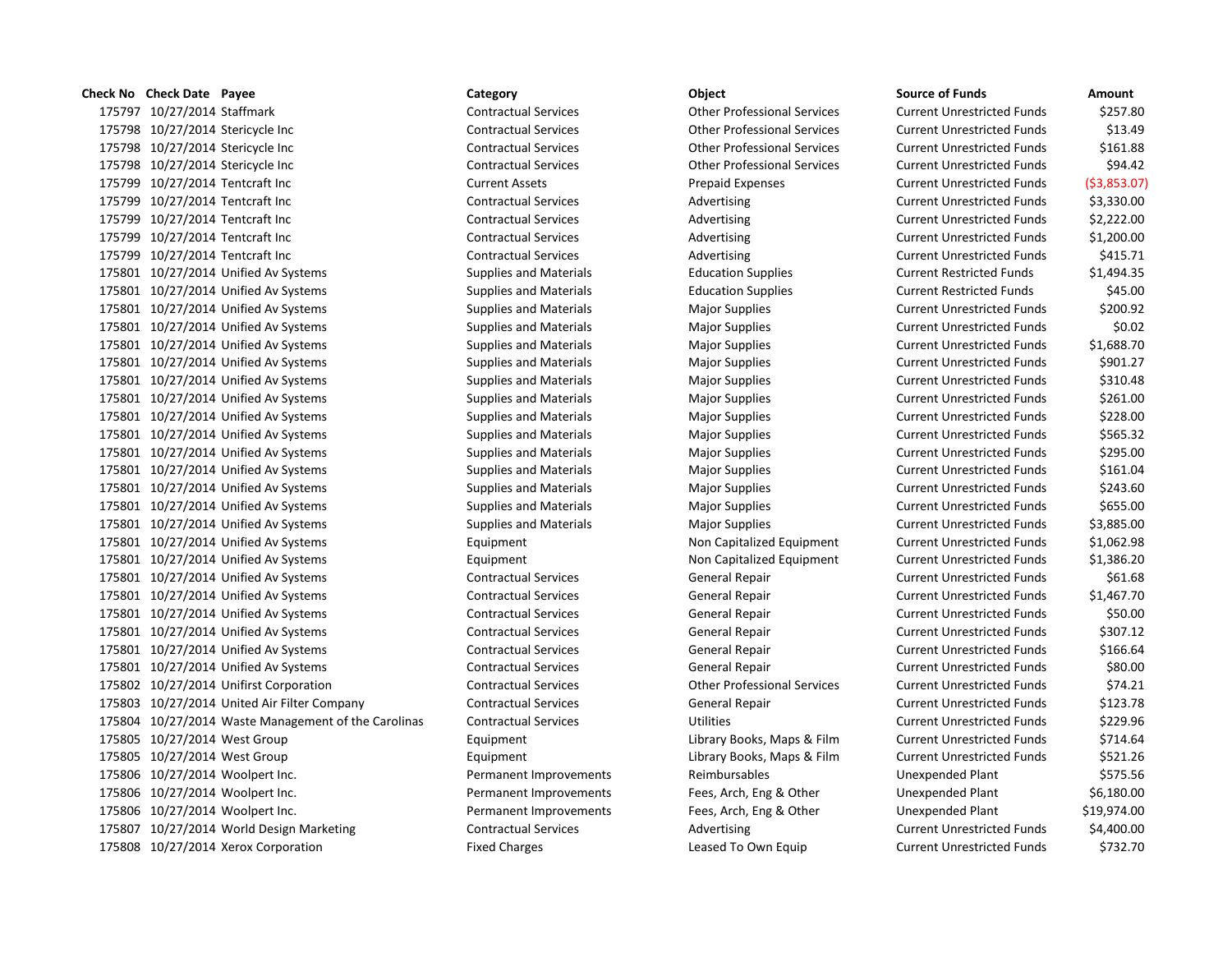# **Check No** Check Date Payee **Channel Category Category Category Category Channel Computer Constanting Computer Computer Computer Computer Computer Computer Computer Computer Computer Computer** 175808 10/27/2014 Xerox Corporation The Rixed Charges Leased To Own Equip Current Current Current Current Current Current Current Current Current Current Current Current Current Current Current Current Current Current Curr 175810 10/28/2014 American Airlines **Travel** Travel **Travel** Out of State Air Trans Cu 175810 10/28/2014 American Airlines **Travel** Travel **Travel Current Current Current Current Current Current Current Current Current Current Current Current Current Current Current Current Current Current Current Current Cu** 175810 10/28/2014 American Airlines Travel Travel Current Current Current Current Current Current Cu 175810 10/28/2014 American Airlines **Travel** Travel **Travel** Out of State Air Trans Cu 175810 10/28/2014 American Airlines **Travel** Travel **Travel Current Current Current Current Current Current Current Current Current Current Current Current Current Current Current Current Current Current Current Current Cu** 175810 10/28/2014 American Airlines **Travel** Travel **Travel** Out of State Air Trans Cu 175811 10/28/2014 Barnes and Noble College Bookstore Current Liabilities A/P CE Students Barnes & Noble Current Liabilities 175811 10/28/2014 Barnes and Noble College Bookstore Current Liabilities A/P CE Students Barnes & Noble Current 175811 10/28/2014 Barnes and Noble College Bookstore Current Liabilities A/P CE Students Barnes & Noble Current 175812 10/28/2014 Barnes and Noble College Bookstore Current Liabilities A/P CE Students Barnes & Noble Current 175813 10/28/2014 Barnes and Noble College Bookstore Current Liabilities A/P College Barnes & Noble Current Unrestricted Funds \$307.47 175813 10/28/2014 Barnes and Noble College Bookstore Current Liabilities **A/P College Barnes & Noble** Current Funds \$2,877.300 175814 10/28/2014 Barnes and Noble College Bookstore Current Liabilities **A/P College Barnes & Noble** Current Funds \$15.37 175814 10/28/2014 Barnes and Noble College Bookstore Current Liabilities **A/P College Barnes & Noble** Current Funds \$9,542.53 175815 10/28/2014 S C Council of Deans and Dir of Nur Fixed Charges Dues & Membership Fees Current Unrestricted Funds \$75.000 Unrestricted Funds \$75.000 Unrestricted Funds \$75.000 Unrestricted Funds \$75.000 Unrestricted Fu 175816 10/28/2014 Southeastern Assoc of Edu Opp Prog Fixed Charges Fixed Charges Dues & Membership Fees Current Current Current Current Unrestricted Funds \$50.0000 Funds \$50.000 Funds \$50.000 Funds \$1,000 Funds \$50.000 Fun 175816 10/28/2014 Southeastern Assoc of Edu Opp Prog Fixed Charges **Dues & Membership Fees** Cur 175817 10/29/2014 Graybar Electric Co Contractual Services General Repair General Repair Current Current Austricted Funds \$25.844 175817 10/29/2014 Graybar Electric Co Contractual Services General Repair Current Repair Current August 20.06 175817 10/29/2014 Graybar Electric Co Contractual Services General Repair General Repair Current Current August 2020 175817 10/29/2014 Graybar Electric Co Contractual Services General Repair General Repair Current Current August 20.02 175817 10/29/2014 Graybar Electric Co Contractual Services General Repair Current Repair Current Unrestricted Funds \$60.02 175817 10/29/2014 Graybar Electric Co Supplies and Materials Maintenance Supplies Current Current Current Current Current Supplies And Materials 175817 10/29/2014 Graybar Electric Co Supplies and Materials Maintenance Supplies Current Current Current Current Current Supplies And Materials 175817 10/29/2014 Graybar Electric Co Supplies and Materials County Projects Active Active Active Active Activ 175817 10/29/2014 Graybar Electric Co Supplies and Materials Other Supplies County Projects \$1,670.40 175817 10/29/2014 Graybar Electric Co Supplies and Materials County Projects Active County Projects & County P 175817 10/29/2014 Graybar Electric Co Supplies and Materials County Projects Active 2012 175817 10/29/2014 Graybar Electric Co Supplies and Materials County Projects (Souperview County Projects (200 175818 10/29/2014 U Save Auto Rental Travel Travel Travel Travel Travel Current Unrestricted Travel Current Cu 175818 10/29/2014 U Save Auto Rental Travel Travel Travel Travel Travel Current Unrestricted Travel Current Cu 175818 10/29/2014 U Save Auto Rental Travel Travel Travel Travel Travel Current Unrestricted Travel Current Cu 175818 10/29/2014 U Save Auto Rental Travel Travel Travel Travel Travel Travel Travel Current Current Current Current Current Current Current Unrestricted Funds \$121.19 175818 10/29/2014 U Save Auto Rental Travel Travel Travel Travel Travel Current Current Current Current Current Current Current Current Current Unit Unrestricted Funds \$67.33 175818 10/29/2014 U Save Auto Rental Travel Travel Travel Travel Travel Current Unrestricted Travel Current Cu 175818 10/29/2014 U Save Auto Rental Travel Travel Travel Travel Travel Current Unrestricted Travel Current Cur 175818 10/29/2014 U Save Auto Rental Travel Travel Travel Travel Travel Current Current Current Current Current Current Current Current Current Unrestricted Funds \$60.92 175818 10/29/2014 U Save Auto Rental Travel Travel Travel Travel Travel Current Unrestricted Travel Current Cu 175818 10/29/2014 U Save Auto Rental Travel Travel Travel Travel Travel Current Unrestricted Travel Current Cu 175819 10/29/2014 D2l, Ltd Contractual Services Current Contractual Services Current Unrestricted Funds \$21,000 175819 10/29/2014 D2l, Ltd Contractual Services Other Professional Services Current Unrestricted Funds \$20,380.36

| urce of Funds            | Amount       |
|--------------------------|--------------|
| rrent Unrestricted Funds | \$524.36     |
| rrent Unrestricted Funds | \$372.70     |
| rrent Unrestricted Funds | \$232.70     |
| rrent Unrestricted Funds | \$403.70     |
| rrent Unrestricted Funds | \$403.70     |
| rrent Unrestricted Funds | \$510.70     |
| rrent Unrestricted Funds | \$403.70     |
| rrent Unrestricted Funds | \$106.92     |
| rrent Unrestricted Funds | \$277.56     |
| rrent Unrestricted Funds | \$51.10      |
| rrent Unrestricted Funds | \$2,723.85   |
| rrent Unrestricted Funds | \$307.47     |
| rrent Unrestricted Funds | \$2,877.30   |
| rrent Unrestricted Funds | \$15.37      |
| rrent Unrestricted Funds | \$9,542.53   |
| rrent Unrestricted Funds | \$75.00      |
| rrent Unrestricted Funds | \$50.00      |
| rrent Unrestricted Funds | \$50.00      |
| rrent Unrestricted Funds | \$25.84      |
| rrent Unrestricted Funds | \$29.06      |
| rrent Unrestricted Funds | \$192.07     |
| rrent Unrestricted Funds | \$69.02      |
| rrent Unrestricted Funds | \$69.02      |
| rrent Unrestricted Funds | \$48.66      |
| rrent Unrestricted Funds | \$344.91     |
| unty Projects            | \$468.10     |
| unty Projects            | \$1,670.40   |
| unty Projects            | \$344.75     |
| unty Projects            | \$412.50     |
| unty Projects            | (50.01)      |
| rrent Unrestricted Funds | \$101.54     |
| rrent Unrestricted Funds | \$80.19      |
| rrent Unrestricted Funds | \$109.02     |
| rrent Unrestricted Funds | \$121.19     |
| rrent Unrestricted Funds | \$67.33      |
| rrent Unrestricted Funds | \$53.42      |
| rrent Unrestricted Funds | \$67.10      |
| rrent Unrestricted Funds | \$60.92      |
| rrent Unrestricted Funds | \$69.42      |
| rrent Unrestricted Funds | $($ \$94.76) |
| rrent Unrestricted Funds | \$21,021.00  |
| rrent Unrestricted Funds | \$20,380.36  |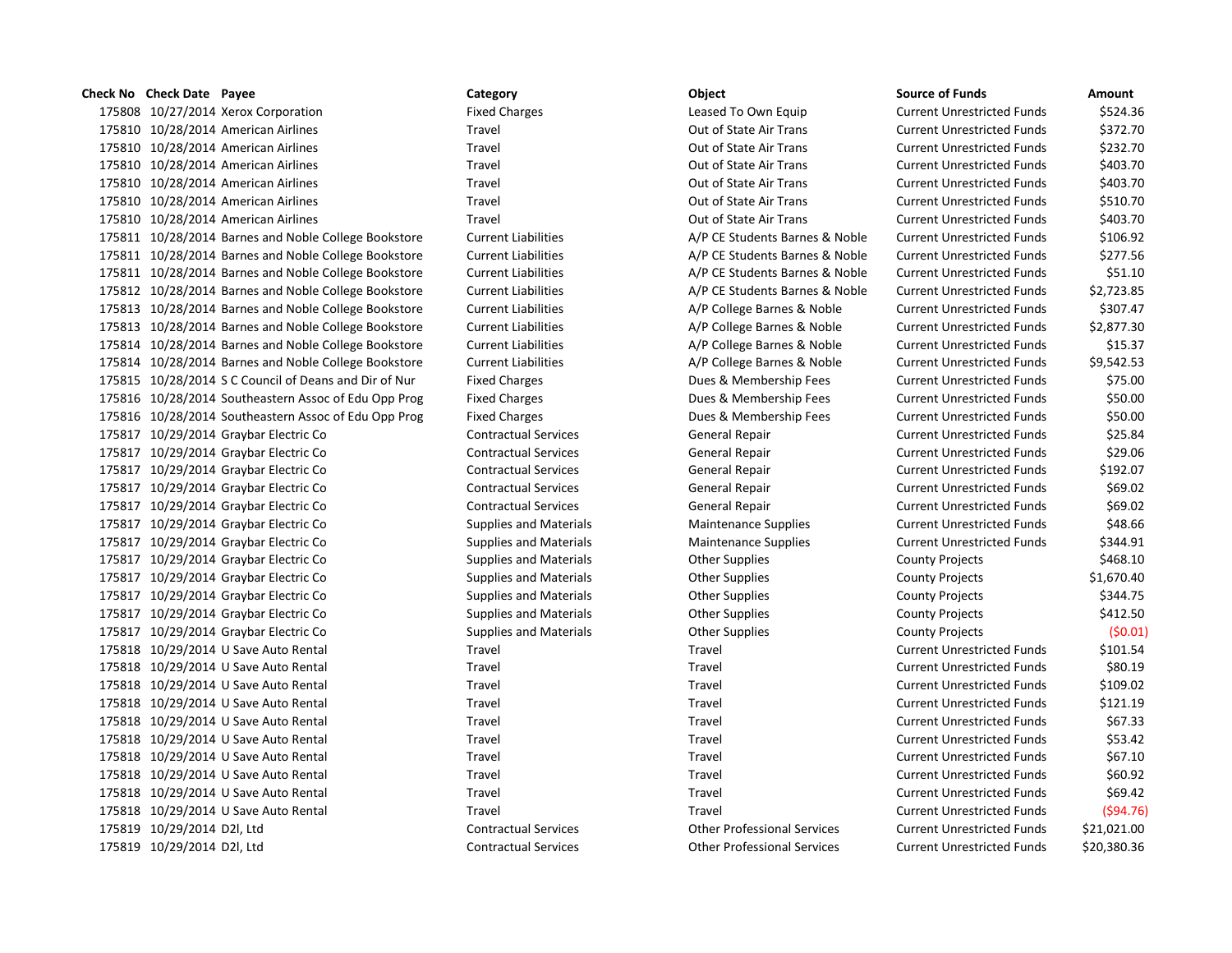**Check No Check Date Payee Category Object Source of Funds Amount** 175819 10/29/2014 D2l, Ltd Contractual Services Other Professional Services Current Unrestricted Funds \$4,042.50 175819 10/29/2014 D2l, Ltd Contractual Services Other Professional Services Current Unrestricted Funds \$4,200.00 175819 10/29/2014 D2l, Ltd Contractual Services Other Professional Services Current Unrestricted Funds \$367.50 175819 10/29/2014 D2l, Ltd Contractual Services Other Professional Services Current Unrestricted Funds \$2,625.00 175819 10/29/2014 D2l, Ltd Contractual Services Other Professional Services Current Unrestricted Funds \$2,625.00 175819 10/29/2014 D2l, Ltd Contractual Services Other Professional Services Current Unrestricted Funds \$500.00 175821 10/29/2014 Barnes and Noble College Bookstore Current Liabilities A/P Student Barnes & Noble Current Unrestricted Funds \$64,383.84 175822 10/29/2014 Barnes and Noble College Bookstore Current Liabilities A/P CE Students Barnes & Noble Current Unrestricted Funds \$476.22 175822 10/29/2014 Barnes and Noble College Bookstore Current Liabilities A/P CE Students Barnes & Noble Current Unrestricted Funds \$513.40 175823 10/29/2014 Barnes and Noble College Bookstore Current Liabilities A/P College Barnes & Noble Current Unrestricted Funds \$248.75 175825 10/29/2014 Clemson University Contractual Services Registration Fee Current Unrestricted Funds \$295.00 175828 10/30/2014 Good Folks of York County Supplies and Materials Other Supplies Current Unrestricted Funds \$1,000.00 175832 10/31/2014 Assessment Technologies Institute Op Revenue - Other Current Unres ATI Current Unrestricted Funds \$7,242.00 175832 10/31/2014 Assessment Technologies Institute Op Revenue - Other Current Unres ATI Current Unrestricted Funds \$4,692.00 175832 10/31/2014 Assessment Technologies Institute Op Revenue - Other Current Unres ATI Current Unrestricted Funds \$1,938.00 175832 10/31/2014 Assessment Technologies Institute Op Revenue - Other Current Unres ATI Current Unrestricted Funds \$2,040.00 175833 10/31/2014 Chester Rental Uniform Current Liabilities Uniform Current Unrestricted Funds \$27.84 175833 10/31/2014 Chester Rental Uniform Current Liabilities Uniform Current Unrestricted Funds \$27.84 175833 10/31/2014 Chester Rental Uniform Current Liabilities Uniform Current Unrestricted Funds \$27.84 175833 10/31/2014 Chester Rental Uniform Current Liabilities Uniform Current Unrestricted Funds \$27.84 175833 10/31/2014 Chester Rental Uniform Supplies and Materials Clothing Supplies Current Unrestricted Funds \$27.84 175833 10/31/2014 Chester Rental Uniform Supplies and Materials Clothing Supplies Current Unrestricted Funds \$27.84 175833 10/31/2014 Chester Rental Uniform Supplies and Materials Clothing Supplies Current Unrestricted Funds \$27.84 175833 10/31/2014 Chester Rental Uniform Supplies and Materials Clothing Supplies Current Unrestricted Funds \$27.84 175835 10/31/2014 Jrcert enterty and the Fixed Charges Current Dues & Membership Fees Current Unrestricted Funds \$250.00 175835 10/31/2014 Jrcert **Example 2018** Fixed Charges **Dues & Membership Fees Current Unrestricted Funds** \$0.00 E0006006 10/1/2014 YTC Employee Travel Travel Travel Out of State Air Trans Current Unrestricted Funds \$387.50 E0006006 10/1/2014 YTC Employee Travel Out of State Priv Auto Current Unrestricted Funds \$30.24 E0006006 10/1/2014 YTC Employee Travel Travel Travel Out of State Lodging Current Unrestricted Funds \$842.56 E0006006 10/1/2014 YTC Employee Travel Travel Travel Out of State Meals Current Unrestricted Funds \$128.00 E0006006 10/1/2014 YTC Employee Travel Travel Travel Out of State Other Trans Current Unrestricted Funds \$27.00 E0006007 10/1/2014 YTC Employee Travel Travel Travel In State Priv Auto Current Unrestricted Funds \$40.38 E0006008 10/2/2014 YTC Employee Travel Travel Travel In State Priv Auto Current Unrestricted Funds \$99.68 E0006008 10/2/2014 YTC Employee Travel Travel Travel Out of State Priv Auto Current Unrestricted Funds \$40.88 E0006009 10/2/2014 YTC Employee Travel Travel Travel In State Priv Auto Current Restricted Funds \$119.16 E0006010 10/2/2014 YTC Employee Travel Travel Travel In State Priv Auto Current Unrestricted Funds \$78.40 E0006011 10/2/2014 YTC Employee Travel Travel Travel In State Priv Auto Current Unrestricted Funds \$27.10 E0006012 10/2/2014 YTC Employee Travel Travel Travel In State Priv Auto Current Unrestricted Funds \$28.16 E0006013 10/3/2014 YTC Employee Travel Travel Travel In State Priv Auto Current Unrestricted Funds \$50.40 E0006014 10/3/2014 YTC Employee Travel Travel Travel In State Priv Auto Current Unrestricted Funds \$67.48 E0006014 10/3/2014 YTC Employee Travel Travel Travel Out of State Priv Auto Current Unrestricted Funds \$149.52 E0006015 10/3/2014 YTC Employee Travel Travel Travel Current Unrestricted Funds \$689.94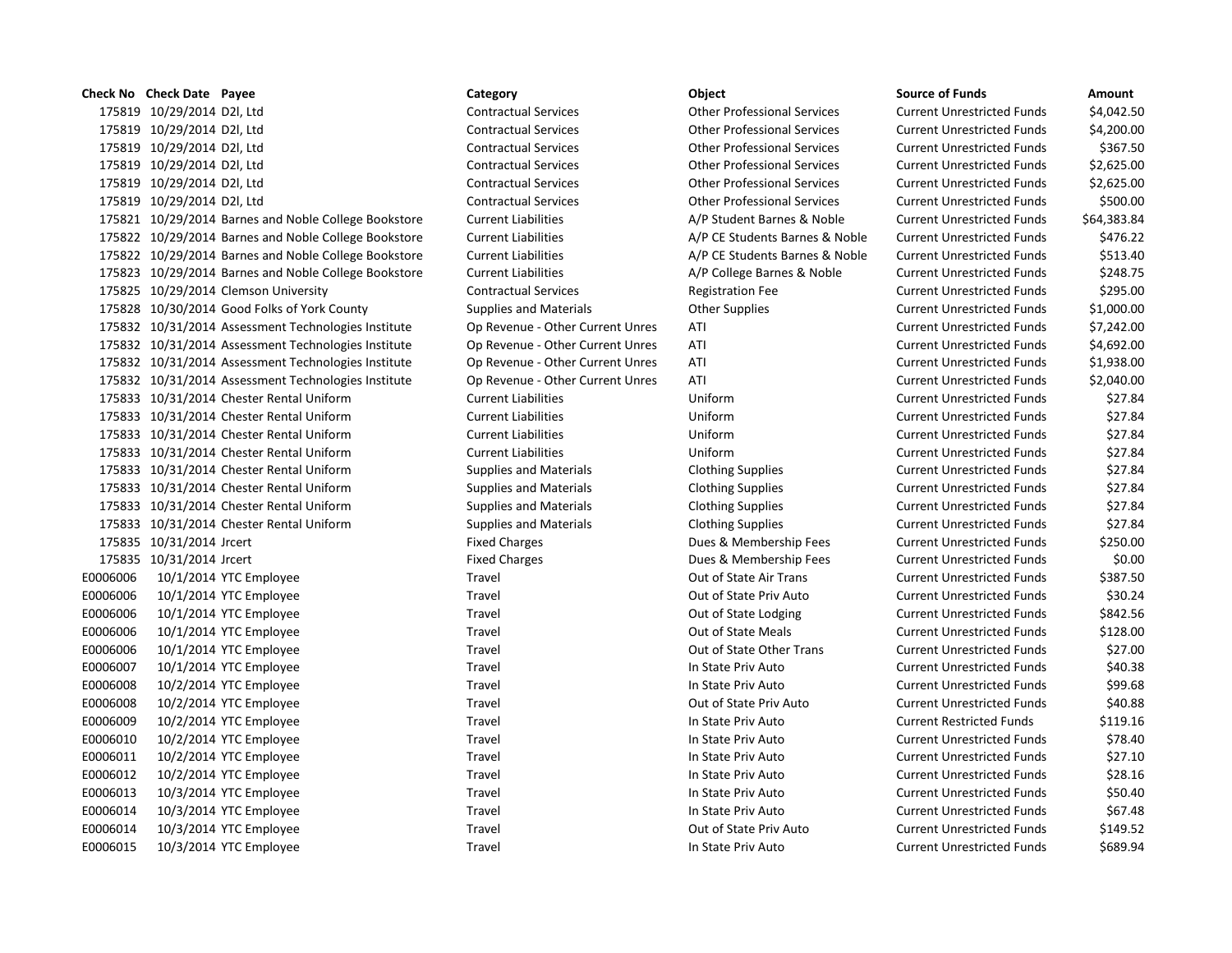|          | Check No Check Date Payee |                         | Category                    | Object                             | <b>Source of Funds</b>            | Amount     |
|----------|---------------------------|-------------------------|-----------------------------|------------------------------------|-----------------------------------|------------|
| E0006016 |                           | 10/3/2014 YTC Employee  | Travel                      | Out of State Priv Auto             | <b>Current Unrestricted Funds</b> | \$29.00    |
| E0006016 |                           | 10/3/2014 YTC Employee  | Travel                      | Out of State Lodging               | <b>Current Unrestricted Funds</b> | \$231.00   |
| E0006016 |                           | 10/3/2014 YTC Employee  | Travel                      | Out of State Meals                 | <b>Current Unrestricted Funds</b> | \$73.00    |
| E0006017 |                           | 10/3/2014 YTC Employee  | Travel                      | In State Priv Auto                 | <b>Current Unrestricted Funds</b> | \$110.88   |
| E0006018 |                           | 10/3/2014 YTC Employee  | Travel                      | In State Priv Auto                 | <b>Current Unrestricted Funds</b> | \$154.83   |
| E0006019 |                           | 10/3/2014 YTC Employee  | Travel                      | In State Priv Auto                 | <b>Current Unrestricted Funds</b> | \$252.00   |
| E0006020 |                           | 10/7/2014 YTC Employee  | Travel                      | In State Priv Auto                 | <b>Current Restricted Funds</b>   | \$40.43    |
| E0006021 |                           | 10/7/2014 YTC Employee  | Travel                      | Out of State Meals                 | <b>Current Unrestricted Funds</b> | \$96.00    |
| E0006021 |                           | 10/7/2014 YTC Employee  | Travel                      | Out of State Other Trans           | <b>Current Unrestricted Funds</b> | \$36.00    |
| E0006021 |                           | 10/7/2014 YTC Employee  | Travel                      | Out of State Priv Auto             | <b>Current Unrestricted Funds</b> | \$56.00    |
| E0006022 |                           | 10/8/2014 YTC Employee  | Travel                      | In State Priv Auto                 | <b>Current Unrestricted Funds</b> | \$28.00    |
| E0006023 |                           | 10/13/2014 YTC Employee | <b>Contractual Services</b> | <b>Other Professional Services</b> | <b>Current Unrestricted Funds</b> | \$5,000.00 |
| E0006024 |                           | 10/14/2014 YTC Employee | Travel                      | Out of State Air Trans             | <b>Current Unrestricted Funds</b> | \$50.00    |
| E0006024 |                           | 10/14/2014 YTC Employee | Travel                      | <b>Out of State Meals</b>          | <b>Current Unrestricted Funds</b> | \$73.00    |
| E0006024 |                           | 10/14/2014 YTC Employee | Travel                      | Out of State Other Trans           | <b>Current Unrestricted Funds</b> | \$26.00    |
| E0006025 |                           | 10/14/2014 YTC Employee | Travel                      | In State Priv Auto                 | <b>Current Unrestricted Funds</b> | \$11.87    |
| E0006026 |                           | 10/14/2014 YTC Employee | Travel                      | In State Priv Auto                 | <b>Current Unrestricted Funds</b> | \$91.28    |
| E0006027 |                           | 10/14/2014 YTC Employee | Travel                      | In State Priv Auto                 | <b>Current Unrestricted Funds</b> | \$49.28    |
| E0006028 |                           | 10/14/2014 YTC Employee | Travel                      | In State Priv Auto                 | <b>Current Unrestricted Funds</b> | \$189.14   |
| E0006029 |                           | 10/14/2014 YTC Employee | Travel                      | In State Priv Auto                 | <b>Current Unrestricted Funds</b> | \$469.06   |
| E0006030 |                           | 10/14/2014 YTC Employee | Travel                      | In State Priv Auto                 | <b>Current Unrestricted Funds</b> | \$229.42   |
| E0006030 |                           | 10/14/2014 YTC Employee | Travel                      | In State Lodging                   | <b>Current Unrestricted Funds</b> | \$253.60   |
| E0006030 |                           | 10/14/2014 YTC Employee | Travel                      | In State Meals                     | <b>Current Unrestricted Funds</b> | \$36.00    |
| E0006031 |                           | 10/14/2014 YTC Employee | Travel                      | Out of State Priv Auto             | <b>Current Unrestricted Funds</b> | \$39.72    |
| E0006031 |                           | 10/14/2014 YTC Employee | Travel                      | In State Priv Auto                 | <b>Current Unrestricted Funds</b> | \$43.30    |
| E0006032 |                           | 10/14/2014 YTC Employee | Travel                      | In State Priv Auto                 | <b>Current Unrestricted Funds</b> | \$14.17    |
| E0006033 |                           | 10/14/2014 YTC Employee | Travel                      | In State Priv Auto                 | <b>Current Unrestricted Funds</b> | \$108.27   |
| E0006034 |                           | 10/14/2014 YTC Employee | Travel                      | In State Priv Auto                 | <b>Current Unrestricted Funds</b> | \$236.10   |
| E0006035 |                           | 10/14/2014 YTC Employee | Travel                      | In State Priv Auto                 | <b>Current Unrestricted Funds</b> | \$75.60    |
| E0006036 |                           | 10/14/2014 YTC Employee | Travel                      | In State Priv Auto                 | <b>Current Unrestricted Funds</b> | \$13.34    |
| E0006037 |                           | 10/14/2014 YTC Employee | Travel                      | In State Priv Auto                 | <b>Current Unrestricted Funds</b> | \$80.64    |
| E0006037 |                           | 10/14/2014 YTC Employee | Travel                      | Non Deductible Meals               | <b>Current Unrestricted Funds</b> | \$7.00     |
| E0006038 |                           | 10/14/2014 YTC Employee | Travel                      | In State Priv Auto                 | <b>Current Unrestricted Funds</b> | \$114.06   |
| E0006039 |                           | 10/14/2014 YTC Employee | Travel                      | In State Priv Auto                 | <b>Current Unrestricted Funds</b> | \$287.13   |
| E0006040 |                           | 10/14/2014 YTC Employee | Travel                      | Out of State Priv Auto             | <b>Current Unrestricted Funds</b> | \$28.00    |
| E0006040 |                           | 10/14/2014 YTC Employee | Travel                      | <b>Out of State Meals</b>          | <b>Current Unrestricted Funds</b> | \$80.00    |
| E0006041 |                           | 10/14/2014 YTC Employee | Travel                      | Out of State Priv Auto             | <b>Current Unrestricted Funds</b> | \$27.84    |
| E0006041 |                           | 10/14/2014 YTC Employee | Travel                      | Out of State Meals                 | <b>Current Unrestricted Funds</b> | \$80.00    |
| E0006041 |                           | 10/14/2014 YTC Employee | Travel                      | Out of State Lodging               | <b>Current Unrestricted Funds</b> | \$513.08   |
| E0006041 |                           | 10/14/2014 YTC Employee | Travel                      | Out of State Misc Travel           | <b>Current Unrestricted Funds</b> | \$55.86    |
| E0006041 |                           | 10/14/2014 YTC Employee | Travel                      | Out of State Air Trans             | <b>Current Unrestricted Funds</b> | \$25.00    |
| E0006041 |                           | 10/14/2014 YTC Employee | Travel                      | Out of State Other Trans           | <b>Current Unrestricted Funds</b> | \$194.10   |

| ategory           |
|-------------------|
| ravel             |
| ravel             |
| ravel             |
| ravel             |
| ravel             |
| ravel             |
| ravel             |
| ravel             |
| ravel             |
| ravel             |
| ravel             |
| ontractual Servic |
| ravel             |
| ravel             |
| ravel             |
| ravel             |
| ravel             |
| ravel             |
| ravel             |
| ravel             |
| ravel             |
| ravel             |
| ravel             |
| ravel             |
| ravel             |
| ravel             |
| ravel             |
| ravel             |
| ravel             |
| ravel             |
| ravel             |
| ravel             |
| ravel             |
| ravel             |
| ravel             |
| ravel             |
| ravel             |
| ravel             |
| ravel             |
| ravel             |
| ravel             |
| ravel             |

|          | <b>Check No Check Date Payee</b> |                                   | Category                    | Object                             | <b>Source of Funds</b>            | Amount     |
|----------|----------------------------------|-----------------------------------|-----------------------------|------------------------------------|-----------------------------------|------------|
| E0006016 |                                  | 10/3/2014 YTC Employee            | Travel                      | Out of State Priv Auto             | <b>Current Unrestricted Funds</b> | \$29.00    |
| E0006016 |                                  | 10/3/2014 YTC Employee            | Travel                      | Out of State Lodging               | <b>Current Unrestricted Funds</b> | \$231.00   |
| E0006016 |                                  | 10/3/2014 YTC Employee            | Travel                      | <b>Out of State Meals</b>          | <b>Current Unrestricted Funds</b> | \$73.00    |
| E0006017 |                                  | 10/3/2014 YTC Employee            | Travel                      | In State Priv Auto                 | <b>Current Unrestricted Funds</b> | \$110.88   |
| E0006018 |                                  | 10/3/2014 YTC Employee            | Travel                      | In State Priv Auto                 | <b>Current Unrestricted Funds</b> | \$154.83   |
| E0006019 |                                  | 10/3/2014 YTC Employee            | Travel                      | In State Priv Auto                 | <b>Current Unrestricted Funds</b> | \$252.00   |
| E0006020 |                                  | 10/7/2014 YTC Employee            | Travel                      | In State Priv Auto                 | <b>Current Restricted Funds</b>   | \$40.43    |
| E0006021 |                                  | 10/7/2014 YTC Employee            | Travel                      | <b>Out of State Meals</b>          | <b>Current Unrestricted Funds</b> | \$96.00    |
| E0006021 |                                  | 10/7/2014 YTC Employee            | Travel                      | Out of State Other Trans           | <b>Current Unrestricted Funds</b> | \$36.00    |
| E0006021 |                                  | 10/7/2014 YTC Employee            | Travel                      | Out of State Priv Auto             | <b>Current Unrestricted Funds</b> | \$56.00    |
| E0006022 |                                  | 10/8/2014 YTC Employee            | Travel                      | In State Priv Auto                 | <b>Current Unrestricted Funds</b> | \$28.00    |
| E0006023 |                                  | 10/13/2014 YTC Employee           | <b>Contractual Services</b> | <b>Other Professional Services</b> | <b>Current Unrestricted Funds</b> | \$5,000.00 |
| E0006024 |                                  | 10/14/2014 YTC Employee           | Travel                      | Out of State Air Trans             | <b>Current Unrestricted Funds</b> | \$50.00    |
| E0006024 |                                  | 10/14/2014 YTC Employee           | Travel                      | <b>Out of State Meals</b>          | <b>Current Unrestricted Funds</b> | \$73.00    |
| E0006024 |                                  | 10/14/2014 YTC Employee           | Travel                      | Out of State Other Trans           | <b>Current Unrestricted Funds</b> | \$26.00    |
| E0006025 |                                  | 10/14/2014 YTC Employee           | Travel                      | In State Priv Auto                 | <b>Current Unrestricted Funds</b> | \$11.87    |
| E0006026 |                                  | 10/14/2014 YTC Employee           | Travel                      | In State Priv Auto                 | <b>Current Unrestricted Funds</b> | \$91.28    |
| E0006027 |                                  | 10/14/2014 YTC Employee           | Travel                      | In State Priv Auto                 | <b>Current Unrestricted Funds</b> | \$49.28    |
| E0006028 |                                  | 10/14/2014 YTC Employee           | Travel                      | In State Priv Auto                 | <b>Current Unrestricted Funds</b> | \$189.14   |
| E0006029 |                                  | 10/14/2014 YTC Employee           | Travel                      | In State Priv Auto                 | <b>Current Unrestricted Funds</b> | \$469.06   |
| E0006030 |                                  | 10/14/2014 YTC Employee           | Travel                      | In State Priv Auto                 | <b>Current Unrestricted Funds</b> | \$229.42   |
| E0006030 |                                  | 10/14/2014 YTC Employee           | Travel                      | In State Lodging                   | <b>Current Unrestricted Funds</b> | \$253.60   |
| E0006030 |                                  | 10/14/2014 YTC Employee           | Travel                      | In State Meals                     | <b>Current Unrestricted Funds</b> | \$36.00    |
|          |                                  | E0006031 10/14/2014 YTC Employee  | Travel                      | Out of State Priv Auto             | <b>Current Unrestricted Funds</b> | \$39.72    |
| E0006031 |                                  | 10/14/2014 YTC Employee           | Travel                      | In State Priv Auto                 | <b>Current Unrestricted Funds</b> | \$43.30    |
|          |                                  | E0006032 10/14/2014 YTC Employee  | Travel                      | In State Priv Auto                 | <b>Current Unrestricted Funds</b> | \$14.17    |
| E0006033 |                                  | 10/14/2014 YTC Employee           | Travel                      | In State Priv Auto                 | <b>Current Unrestricted Funds</b> | \$108.27   |
| E0006034 |                                  | 10/14/2014 YTC Employee           | Travel                      | In State Priv Auto                 | <b>Current Unrestricted Funds</b> | \$236.10   |
| E0006035 |                                  | 10/14/2014 YTC Employee           | Travel                      | In State Priv Auto                 | <b>Current Unrestricted Funds</b> | \$75.60    |
| E0006036 |                                  | 10/14/2014 YTC Employee           | Travel                      | In State Priv Auto                 | <b>Current Unrestricted Funds</b> | \$13.34    |
| E0006037 |                                  | 10/14/2014 YTC Employee           | Travel                      | In State Priv Auto                 | <b>Current Unrestricted Funds</b> | \$80.64    |
| E0006037 |                                  | 10/14/2014 YTC Employee           | Travel                      | Non Deductible Meals               | <b>Current Unrestricted Funds</b> | \$7.00     |
| E0006038 |                                  | 10/14/2014 YTC Employee           | Travel                      | In State Priv Auto                 | <b>Current Unrestricted Funds</b> | \$114.06   |
| E0006039 |                                  | 10/14/2014 YTC Employee           | Travel                      | In State Priv Auto                 | <b>Current Unrestricted Funds</b> | \$287.13   |
| E0006040 |                                  | 10/14/2014 YTC Employee           | Travel                      | Out of State Priv Auto             | <b>Current Unrestricted Funds</b> | \$28.00    |
| E0006040 |                                  | 10/14/2014 YTC Employee           | Travel                      | <b>Out of State Meals</b>          | <b>Current Unrestricted Funds</b> | \$80.00    |
| E0006041 |                                  | 10/14/2014 YTC Employee           | Travel                      | Out of State Priv Auto             | <b>Current Unrestricted Funds</b> | \$27.84    |
| E0006041 |                                  | 10/14/2014 YTC Employee           | Travel                      | <b>Out of State Meals</b>          | <b>Current Unrestricted Funds</b> | \$80.00    |
|          |                                  | E0006041 10/14/2014 YTC Employee  | Travel                      | Out of State Lodging               | <b>Current Unrestricted Funds</b> | \$513.08   |
| E0006041 |                                  | 10/14/2014 YTC Employee           | Travel                      | Out of State Misc Travel           | <b>Current Unrestricted Funds</b> | \$55.86    |
|          |                                  | E0006041 10/14/2014 YTC Employee  | Travel                      | Out of State Air Trans             | <b>Current Unrestricted Funds</b> | \$25.00    |
|          |                                  | $OMOM1 = 10/14/2014 VTC$ Employee | Travel                      | Out of State Other Trans           | Curront Unroctrictod Eunde        | 610110     |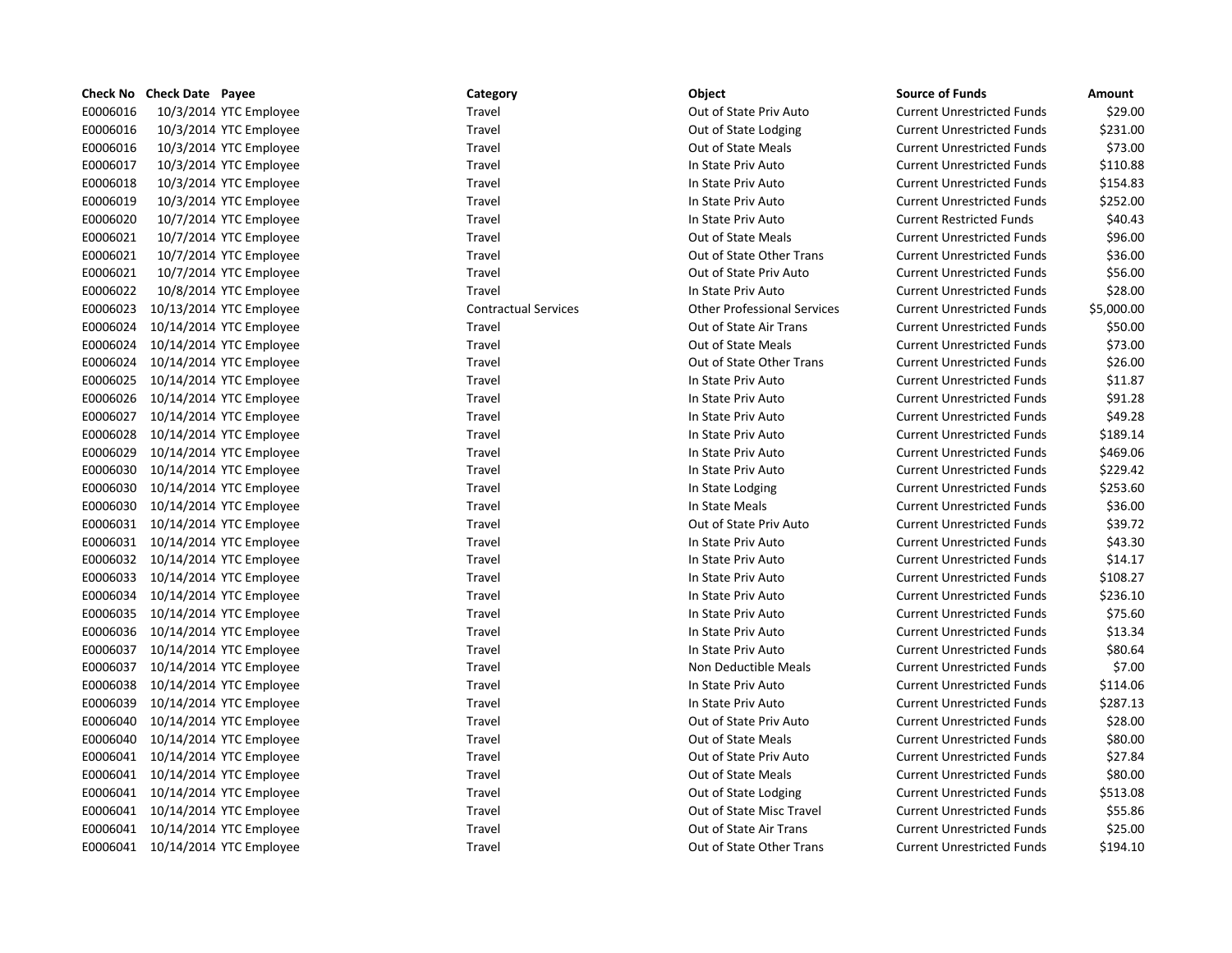| Check No        | Check Date Payee |                         |
|-----------------|------------------|-------------------------|
| E0006042        |                  | 10/14/2014 YTC Employee |
| E0006043        |                  | 10/14/2014 YTC Employee |
| E0006044        |                  | 10/14/2014 YTC Employee |
| E0006044        |                  | 10/14/2014 YTC Employee |
| E0006045        |                  | 10/14/2014 YTC Employee |
| E0006046        |                  | 10/14/2014 YTC Employee |
| E0006047        |                  | 10/14/2014 YTC Employee |
| E0006047        |                  | 10/14/2014 YTC Employee |
| E0006047        |                  | 10/14/2014 YTC Employee |
| E0006048        |                  | 10/15/2014 YTC Employee |
| E0006048        |                  | 10/15/2014 YTC Employee |
| E0006049        |                  | 10/15/2014 YTC Employee |
| E0006050        |                  | 10/15/2014 YTC Employee |
| E0006051        |                  | 10/15/2014 YTC Employee |
| E0006051        |                  | 10/15/2014 YTC Employee |
| E0006052        |                  | 10/21/2014 YTC Employee |
| E0006053        |                  | 10/21/2014 YTC Employee |
| E0006053        |                  | 10/21/2014 YTC Employee |
| E0006053        |                  | 10/21/2014 YTC Employee |
| E0006053        |                  | 10/21/2014 YTC Employee |
| E0006054        |                  | 10/21/2014 YTC Employee |
| E0006055        |                  | 10/21/2014 YTC Employee |
| E0006056        |                  | 10/30/2014 YTC Employee |
| E0006057        |                  | 10/30/2014 YTC Employee |
| E0006058        |                  | 10/30/2014 YTC Employee |
| E0006059        |                  | 10/30/2014 YTC Employee |
| E0006060        |                  | 10/30/2014 YTC Employee |
| E0006060        |                  | 10/30/2014 YTC Employee |
| E0006060        |                  | 10/30/2014 YTC Employee |
| E0006061        |                  | 10/30/2014 YTC Employee |
| E0006062        |                  | 10/30/2014 YTC Employee |
| E0006062        |                  | 10/30/2014 YTC Employee |
| E0006063        |                  | 10/30/2014 YTC Employee |
| E0006064        |                  | 10/30/2014 YTC Employee |
| E0006064        |                  | 10/30/2014 YTC Employee |
| E0006065        |                  | 10/30/2014 YTC Employee |
| E0006066        |                  | 10/30/2014 YTC Employee |
| E0006066        |                  | 10/30/2014 YTC Employee |
| E0006067        |                  | 10/30/2014 YTC Employee |
| E0006068        |                  | 10/30/2014 YTC Employee |
| E0006069        |                  | 10/30/2014 YTC Employee |
| <b>FOOO6069</b> |                  | 10/30/2014 YTC Employee |

| Category                      | Object                      |
|-------------------------------|-----------------------------|
| Travel                        | In State Priv Auto          |
| Travel                        | In State Priv Auto          |
| Travel                        | In State Priv Auto          |
| Travel                        | Out of State Priv Auto      |
| Travel                        | Out of State Priv Auto      |
| Travel                        | In State Priv Auto          |
| Travel                        | In State Meals              |
| Travel                        | In State Lodging            |
| Travel                        | In State Registration F     |
| <b>Supplies and Materials</b> | <b>Food Supplies</b>        |
| <b>Supplies and Materials</b> | <b>Food Supplies</b>        |
| Travel                        | In State Priv Auto          |
| Travel                        | In State Priv Auto          |
| Travel                        | In State Priv Auto          |
| Travel                        | <b>Non Deductible Meals</b> |
| Travel                        | In State Priv Auto          |
| Travel                        | Out of State Meals          |
| Travel                        | Out of State Other Tra      |
| Travel                        | Out of State Priv Auto      |
| <b>Travel</b>                 | Out of State Air Trans      |
| Travel                        | In State Priv Auto          |
| Travel                        | In State Meals              |
| Travel                        | Out of State Priv Auto      |
| Travel                        | In State Priv Auto          |
| Travel                        | In State Priv Auto          |
| Travel                        | In State Priv Auto          |
| Travel                        | In State Registration F     |
| Travel                        | In State Lodging            |
| Travel                        | In State Meals              |
| Travel                        | In State Priv Auto          |
| Travel                        | Out of State Priv Auto      |
| Travel                        | Out of State Air Trans      |
| Travel                        | Out of State Priv Auto      |
| Travel                        | Out of State Lodging        |
| Travel                        | Out of State Priv Auto      |
| Travel                        | In State Priv Auto          |
| Travel                        | <b>Out of State Meals</b>   |
| Travel                        | Out of State Other Tra      |
| Travel                        | In State Priv Auto          |
| Travel                        | In State Priv Auto          |
| Travel                        | In State Priv Auto          |
| Travel                        | In State Registration Fr    |

# Travel **Travel** Travel **Travel** In State Registration Fee E00061 100061 10006051 100061 100061 100061 Non Deductible Meals E0006053 10/21/2014 YTC Employee Travel Out of State Other Trans Current Unrestricted Funds \$26.00 Travel **Travel** Travel **Travel** In State Registration Fee Ended Travel Travel State Other Trans Travel Australian Current Units Out of State Other Trans

|          | <b>Check No Check Date Payee</b> | Category                      | Object                    | <b>Source of Funds</b>            | Amount   |
|----------|----------------------------------|-------------------------------|---------------------------|-----------------------------------|----------|
|          | E0006042 10/14/2014 YTC Employee | Travel                        | In State Priv Auto        | <b>Current Unrestricted Funds</b> | \$11.85  |
|          | E0006043 10/14/2014 YTC Employee | Travel                        | In State Priv Auto        | <b>Current Unrestricted Funds</b> | \$95.24  |
|          | E0006044 10/14/2014 YTC Employee | Travel                        | In State Priv Auto        | <b>Current Unrestricted Funds</b> | \$186.26 |
| E0006044 | 10/14/2014 YTC Employee          | Travel                        | Out of State Priv Auto    | <b>Current Unrestricted Funds</b> | \$69.51  |
|          | E0006045 10/14/2014 YTC Employee | Travel                        | Out of State Priv Auto    | <b>Current Unrestricted Funds</b> | \$17.30  |
| E0006046 | 10/14/2014 YTC Employee          | Travel                        | In State Priv Auto        | <b>Current Unrestricted Funds</b> | \$68.19  |
|          | E0006047 10/14/2014 YTC Employee | Travel                        | In State Meals            | <b>Current Unrestricted Funds</b> | \$12.00  |
| E0006047 | 10/14/2014 YTC Employee          | Travel                        | In State Lodging          | <b>Current Unrestricted Funds</b> | \$93.79  |
| E0006047 | 10/14/2014 YTC Employee          | Travel                        | In State Registration Fee | <b>Current Unrestricted Funds</b> | \$95.00  |
| E0006048 | 10/15/2014 YTC Employee          | <b>Supplies and Materials</b> | <b>Food Supplies</b>      | <b>Current Unrestricted Funds</b> | \$110.00 |
| E0006048 | 10/15/2014 YTC Employee          | <b>Supplies and Materials</b> | <b>Food Supplies</b>      | <b>Current Unrestricted Funds</b> | \$0.00   |
|          | E0006049 10/15/2014 YTC Employee | Travel                        | In State Priv Auto        | <b>Current Unrestricted Funds</b> | \$41.46  |
|          | E0006050 10/15/2014 YTC Employee | Travel                        | In State Priv Auto        | <b>Current Unrestricted Funds</b> | \$517.44 |
|          | E0006051 10/15/2014 YTC Employee | Travel                        | In State Priv Auto        | <b>Current Unrestricted Funds</b> | \$80.64  |
|          | E0006051 10/15/2014 YTC Employee | Travel                        | Non Deductible Meals      | <b>Current Unrestricted Funds</b> | \$7.00   |
|          | E0006052 10/21/2014 YTC Employee | Travel                        | In State Priv Auto        | <b>Current Unrestricted Funds</b> | \$80.18  |
|          | E0006053 10/21/2014 YTC Employee | Travel                        | Out of State Meals        | <b>Current Unrestricted Funds</b> | \$41.00  |
|          | E0006053 10/21/2014 YTC Employee | Travel                        | Out of State Other Trans  | <b>Current Unrestricted Funds</b> | \$26.00  |
|          | E0006053 10/21/2014 YTC Employee | Travel                        | Out of State Priv Auto    | <b>Current Unrestricted Funds</b> | \$22.90  |
|          | E0006053 10/21/2014 YTC Employee | Travel                        | Out of State Air Trans    | <b>Current Unrestricted Funds</b> | \$50.00  |
|          | E0006054 10/21/2014 YTC Employee | Travel                        | In State Priv Auto        | <b>Current Unrestricted Funds</b> | \$88.76  |
| E0006055 | 10/21/2014 YTC Employee          | Travel                        | In State Meals            | <b>Current Unrestricted Funds</b> | \$18.00  |
|          | E0006056 10/30/2014 YTC Employee | Travel                        | Out of State Priv Auto    | <b>Current Unrestricted Funds</b> | \$18.70  |
| E0006057 | 10/30/2014 YTC Employee          | Travel                        | In State Priv Auto        | <b>Current Unrestricted Funds</b> | \$71.91  |
| E0006058 | 10/30/2014 YTC Employee          | Travel                        | In State Priv Auto        | <b>Current Unrestricted Funds</b> | \$75.39  |
| E0006059 | 10/30/2014 YTC Employee          | Travel                        | In State Priv Auto        | <b>Current Unrestricted Funds</b> | \$16.80  |
| E0006060 | 10/30/2014 YTC Employee          | Travel                        | In State Registration Fee | <b>Current Unrestricted Funds</b> | \$95.00  |
| E0006060 | 10/30/2014 YTC Employee          | Travel                        | In State Lodging          | <b>Current Unrestricted Funds</b> | \$47.73  |
| E0006060 | 10/30/2014 YTC Employee          | Travel                        | In State Meals            | <b>Current Unrestricted Funds</b> | \$12.00  |
| E0006061 | 10/30/2014 YTC Employee          | Travel                        | In State Priv Auto        | <b>Current Unrestricted Funds</b> | \$375.82 |
|          | E0006062 10/30/2014 YTC Employee | Travel                        | Out of State Priv Auto    | <b>Current Unrestricted Funds</b> | \$25.84  |
| E0006062 | 10/30/2014 YTC Employee          | Travel                        | Out of State Air Trans    | <b>Current Unrestricted Funds</b> | \$658.70 |
| E0006063 | 10/30/2014 YTC Employee          | Travel                        | Out of State Priv Auto    | <b>Current Unrestricted Funds</b> | \$17.30  |
| E0006064 | 10/30/2014 YTC Employee          | Travel                        | Out of State Lodging      | <b>Current Unrestricted Funds</b> | \$24.00  |
| E0006064 | 10/30/2014 YTC Employee          | Travel                        | Out of State Priv Auto    | <b>Current Unrestricted Funds</b> | \$190.40 |
| E0006065 | 10/30/2014 YTC Employee          | Travel                        | In State Priv Auto        | <b>Current Unrestricted Funds</b> | \$85.40  |
| E0006066 | 10/30/2014 YTC Employee          | Travel                        | <b>Out of State Meals</b> | <b>Current Unrestricted Funds</b> | \$96.00  |
| E0006066 | 10/30/2014 YTC Employee          | Travel                        | Out of State Other Trans  | <b>Current Unrestricted Funds</b> | \$20.25  |
| E0006067 | 10/30/2014 YTC Employee          | Travel                        | In State Priv Auto        | <b>Current Unrestricted Funds</b> | \$82.32  |
| E0006068 | 10/30/2014 YTC Employee          | Travel                        | In State Priv Auto        | <b>Current Unrestricted Funds</b> | \$17.36  |
| E0006069 | 10/30/2014 YTC Employee          | Travel                        | In State Priv Auto        | <b>Current Unrestricted Funds</b> | \$107.22 |
|          | E0006069 10/30/2014 YTC Employee | Travel                        | In State Registration Fee | <b>Current Unrestricted Funds</b> | \$95.00  |